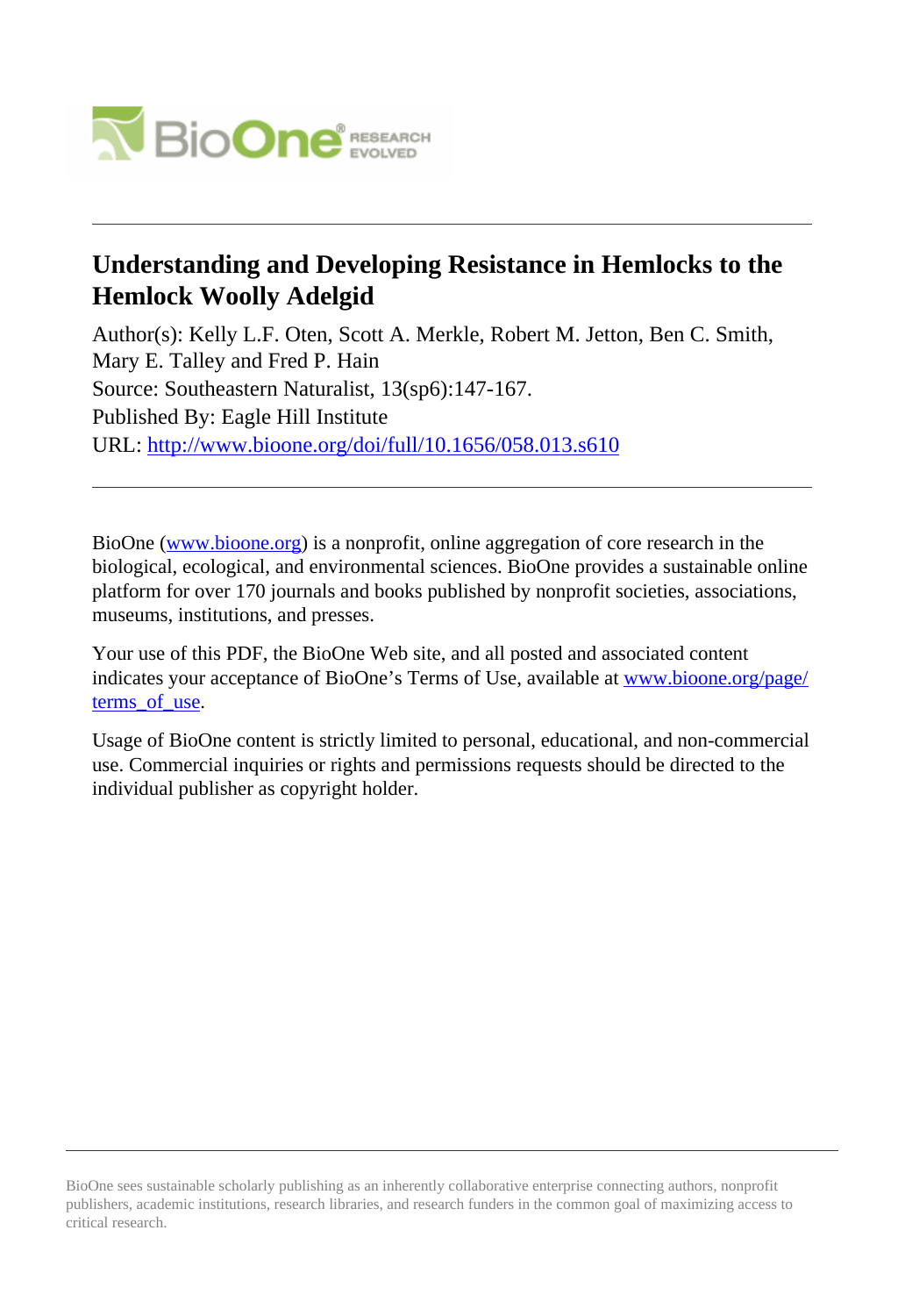## **Understanding and Developing Resistance in Hemlocks to the Hemlock Woolly Adelgid**

Kelly L.F. Oten<sup>1,\*</sup>, Scott A. Merkle<sup>2</sup>, Robert M. Jetton<sup>3</sup>, Ben C. Smith<sup>4</sup>, Mary E. Talley<sup>4</sup>, and Fred P. Hain<sup>4</sup>

**Abstract** - In light of the increasing need for long-term, sustainable management for *Adelges tsugae* (Hemlock Woolly Adelgid), researchers are investigating host-plant resistance as part of an integrated approach to combat the pest. This paper reviews the progress made towards developing a resistant hemlock in the southern Appalachians and highlights the importance of investing research and development resources in this field. Along with describing inter- and intraspecific resistance in hemlocks, this paper reviews investigations into resistance mechanisms and outlines the many options for actions that could be or are being taken to increase resistance and restore hemlock forests.

### **Introduction**

*Adelges tsugae* Annand (Hemlock Woolly Adelgid [HWA]) is responsible for widespread mortality of hemlocks throughout the eastern United States. Unless successful and long-term management strategies are developed and implemented quickly, HWA will continue to threaten the survival of *Tsuga canadensis* (L.) Carr. (Eastern Hemlock) and *T. caroliniana* Engelm. (Carolina Hemlock). Chemical control is effective and often used, but it is not always practical in the forest setting due to environmental impacts and prohibitive costs (McClure 1991, 1992). Biological control is a major research focus with rearing and release programs in effect since the mid-1990s (Cheah et al. 2004), and research and development continue in an effort to maximize efficacy of the practice (see Onken and Reardon 2011).

 In the native range of HWA, host-plant resistance works in concert with the scattered distribution of hemlocks and a complex of other indigenous organisms to naturally manage HWA populations (McClure 1992, Montgomery and Lyon 1996). In addition, host-plant resistance is widely accepted as a key management component in any integrated pest management (IPM) program (Kogan 1994). In light of the need for sustainable management and restoration methods for the disappearing Eastern Hemlock and Carolina Hemlock forests, it is imperative to invest research resources into understanding and developing host-plant resistance in hemlocks as part of an IPM program to combat HWA.

Manuscript Editor: David Orwig

<sup>&</sup>lt;sup>1</sup>North Carolina Forest Service, Clayton, NC, 27520. <sup>2</sup>Warnell School of Forestry and Natural Resources, University of Georgia, Athens, GA 30602. <sup>3</sup>Camcore, Department of Forestry and Environmental Resources, North Carolina State University, Raleigh, NC 27695. <sup>4</sup>Department of Entomology, North Carolina State University, Raleigh, NC 27695. Corresponding author - kelly.oten@ncagr.gov.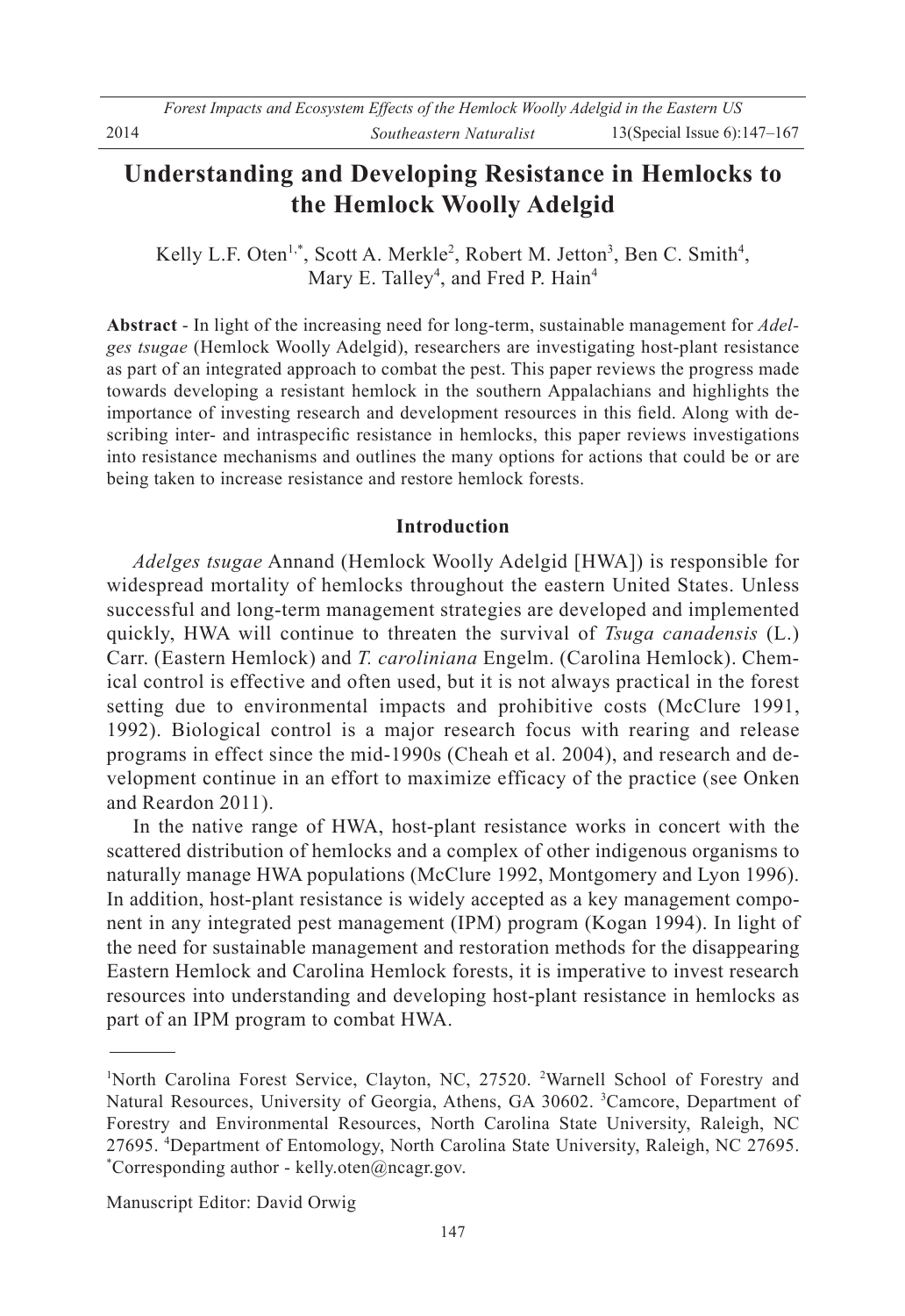#### **Resistance in Hemlocks**

#### **Interspeci¿c resistance**

In both native regions of HWA (Asia and the Pacific Northwest of North America), hemlocks may become infested, but HWA is described as a minor pest that does not typically reduce hemlock tree survival (Bentz et al. 2002, Furniss and Carolin 1977, Keen 1938). Given their innate ability to co-exist with HWA, these hemlock species are often described as HWA-resistant (McClure 1992, 1995a; Pontius et al. 2006). In the Pacific Northwest, HWA can be found infesting *T. heterophylla* (Raf.) Sarg. (Western Hemlock) and *T. mertensiana* (Bong.) Carr. (Mountain Hemlock), but it seldom harms them in forest settings (Furniss and Carolin 1977, McClure 1989). In this region, *Laricobius nigrinus* Fender, a predatory beetle that is now reared and released for biological control programs in the eastern US, naturally occurs in close association with HWA (Zilahi-Balogh et al. 2003), contributing to the complex of natural enemies there. In Asia, HWA inhabits forests and ornamental plantings of *T. diversifolia* (Maxim.) Mast. (Northern Japanese Hemlock), *T. sieboldii* (Carr.) (Southern Japanese Hemlock), and *T. chinensis* (Franch.) Pritz (Chinese Hemlock), but its populations there, as in the Pacific Northwest, are thought to be regulated by a combination of host resistance and natural enemies (Del Tredici and Kitajima 2004; McClure 1992, 1995a; Montgomery et al. 2000). HWA also occurs at low and innocuous densities in Taiwan and Japan (McClure 1987, Takahashi 1937 in McClure 1989).

 While the suppression of HWA populations in its native range is often attributed to both host-plant resistance and a complex of natural enemies, Asian hemlocks that are resistant to HWA also exhibit this trait when grown in the eastern US near infested trees and in the absence of natural enemies. For example, at the US National Arboretum (USNA; Washington, DC), Chinese Hemlock and Northern Japanese Hemlock did not have any settled HWA after 8 years of exposure to nearby infested trees (Bentz et al. 2002). At the Morris Arboretum (Philadelphia, PA), despite their proximity to HWA-infested trees, Chinese Hemlock and Southern Japanese Hemlock show no and little infestation of HWA, respectively (Bentz et al. 2007). Likewise, at the Arnold Arboretum (Boston, MA), a Chinese Hemlock planted in 1911 was uninfested as of 2004. A study in this same arboretum compared HWA ovisac abundance and new growth levels between Eastern and Chinese Hemlock. After 4–6 years of exposure to HWA, the Eastern Hemlock had large numbers of HWA ovisacs and new growth on 45% of its branches, while Chinese Hemlock had no detectable HWA and new growth on 100% of its branches (Del Tredici and Kitajima 2004).

 Widespread mortality of healthy hemlocks as a result of HWA infestation only occurs in the two species native to the eastern US: Eastern Hemlock and Carolina Hemlock. The most likely explanation for their lack of resistance is that these two species did not co-evolve with HWA (Havill et al. 2006). Although it was initially thought that both species were equally susceptible, Carolina Hemlock is now believed to be more resistant to HWA than Eastern Hemlock. In 2008, researchers reported the results of a study in which three hemlock species (Eastern, Carolina, and Western Hemlocks) were artificially infested with HWA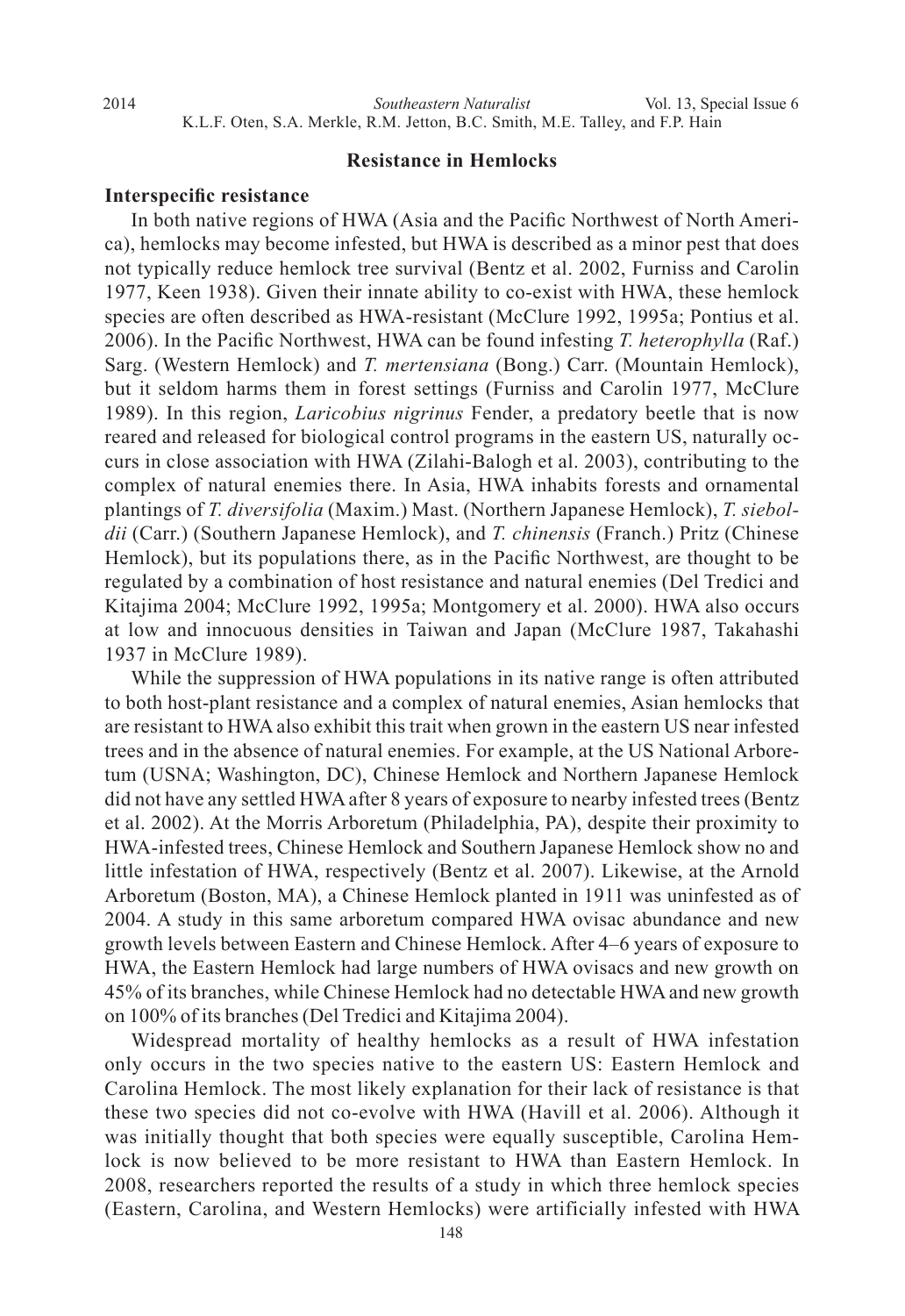in a greenhouse setting. Findings revealed that Carolina Hemlock and Western Hemlock had significantly lower densities of feeding HWA than Eastern Hemlock (Jetton et al. 2008). Similar results were found when these three species were artificially infested and compared in the field at the Linville River Nursery, Crossnore, NC. Again, Eastern Hemlock exhibited a higher infestation rate than Western Hemlock and Carolina Hemlock (Oten 2011). While both of these studies indicate that HWA settlement rates on Carolina Hemlock are lower than on Eastern Hemlock, the true susceptibility of Carolina Hemlock remains unknown. Carolina Hemlock, a species found exclusively in the southern Appalachians, is more closely related to the resistant Asian hemlocks than it is to its neighbor species, Eastern Hemlock (Havill et al. 2008).

#### **Intraspeci¿c resistance**

 For years it was believed that Eastern Hemlock and Carolina Hemlock were exclusively and entirely susceptible to HWA (Del Tredici and Kitajima 2004; Lagalante et al. 2006; McClure 1992, 1995b). However, in the wake of large-scale hemlock mortality, anecdotal evidence suggested that some surviving individuals or stands of Eastern Hemlock and Carolina Hemlock may be less susceptible (Caswell et al. 2008). These reports implied that there was some degree of intraspecific variation in HWA resistance of hemlocks, sparking a search for naturally-occurring HWA-resistant trees. Eastern Hemlock is genetically diverse in much of the eastern US (Potter et al. 2012), and phenotypic variation is discussed in the Investigations into Resistance Mechanisms section of this paper.

 Resistance to pests commonly occurs in only a small portion of an affected population. Researchers working to develop agricultural crops that are resistant to insect pests have found that resistance occurs at very low levels in wild-type plants (e.g., Eigenbrode et al. 1993, Flanders et al. 1992, Heinrichs 1986). The same can be said for trees with resistant characteristics. For example, resistance to Fusiform Rust (caused by *Cronartium quercuum* (Berk.) Miyabe ex Shirai f. sp. *fusifome*) in *Pinus taeda* L. (Loblolly Pine) is low and regionally-based (Schmidtling et al. 2005). If genes for HWA resistance do exist in hemlocks, they are rare and will likely be challenging to find (Ingwell and Preisser 2011).

 Despite the challenges, there are already developments in the search for intraspecific variation giving rise to resistant properties. In the northeastern US, several stands of surviving Eastern Hemlocks were identified as possibly HWA-resistant. These trees were clonally propagated, artificially infested with HWA, and are now considered to be putatively resistant to HWA (Caswell at al. 2008, Ingwell and Preisser 2011).

Progress has been made in our understanding of both inter- and intraspecific resistance of hemlocks to HWA, but there is still much to learn (Table 1). Progress towards understanding the true susceptibility of hemlocks will enhance our ability to search for and implement host-plant resistance as a management tool against HWA. Continued explorations into the interactions between HWA and its host will also aid in the search for resistance mechanisms.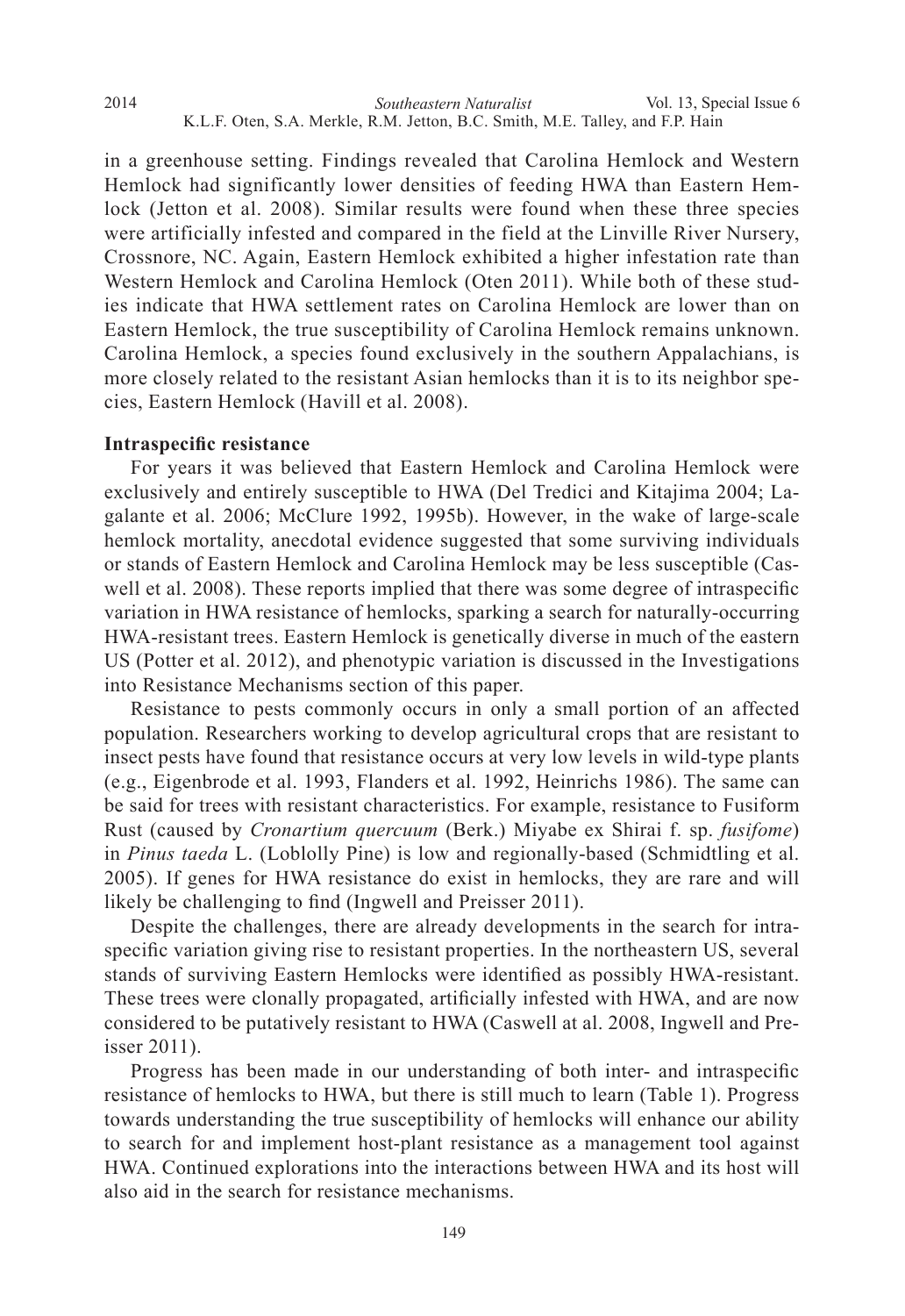### **Investigations into Resistance Mechanisms**

 For more than 50 years, researchers have acknowledged the importance of understanding the mechanism(s) underlying plant resistance to insects (Kogan 1994). The mechanisms for the resistance demonstrated by hemlocks in Asia and the Pacific Northwest are currently unknown. Of the three types of resistance described by Painter (1951)—antixenosis, antibiosis, and tolerance—it is possible that more than one type is employed by the different hemlock species. Many of the resistant individuals that become infested but do not succumb might have tolerance to HWA, while Chinese Hemlock, which rarely becomes infested, may utilize non-preference (antixenosis) or antibiosis mechanisms that prevent severe infestations altogether.

The chemical profiles of hemlock foliage and stem tissue, which may be linked to attraction, defense, or palatability, are the subject of several investigations of resistance mechanisms. It has been suggested that foliar chemistry plays a major role in palatability of hemlock tissue to HWA, with high concentrations of N and K causing higher HWA population levels, and that conversely, high concentrations of Ca and P may deter HWA infestations (Pontius et al. 2006). Volatiles in Eastern Hemlock, which are important olfactory cues in prey searching by *L. nigrinus* (Wallin et al. 2011), were identified as mostly monoterpenes that increase and change in composition following infestation by HWA (Broeckling and Salom 2003). Because HWA is a passively dispersed insect that does not undertake long-range host-finding, its interaction with the host surface (and thus the epicuticular waxes) is perhaps the most significant process of host finding and acceptance. Stimuli that serve as deterrents or attractants are detected in a predetermined order: volatiles offer long-range host-finding, insects come into contact and interact with surface waxes, and components internal to the plant can further influence host acceptance after mouthpart insertion (Bernays and Chapman 1994). The passively dispersed HWA has no need to assess volatiles for long-range host-finding; therefore, its interactions with the host surface are crucial. Kaur (2009) used gas chromatography-mass spectroscopy to compare the epicuticular waxes of Carolina Hemlocks of different provenances. The results of a greenhouse study suggested a correlative relationship: Carolina Hemlocks from provenances with higher HWA densities were more similar in their

| <b>Species</b>  | Resistance to HWA                                                                                                    | Native range                       |
|-----------------|----------------------------------------------------------------------------------------------------------------------|------------------------------------|
| T. canadensis   | Mostly susceptible, variation occurs <sup>A, B, K</sup>                                                              | Eastern North America              |
| T. caroliniana  | Mostly susceptible, less susceptible than<br><i>T. canadensis</i> <sup>A, C</sup> , variation occurs <sup>D, K</sup> | Southern Appalachians (eastern US) |
| T. chinensis    | Highly resistant <sup>E, I, J, K</sup>                                                                               | Southeastern China                 |
| T. sieboldii    | Resistant <sup>E, F, K</sup>                                                                                         | Southern Japan                     |
| T. diversifolia | Resistant <sup>E, F, G, I, K</sup>                                                                                   | Northern Japan                     |
| T. heterophylla | Resistant <sup>H, I, K</sup>                                                                                         | Northwestern North America         |
| T. mertensiana  | Resistant <sup>H, K</sup>                                                                                            | Northwestern North America         |

Table 1. Hemlock species' resistence to Hemlock Woolly Adelgid (HWA) and their native range.

A Jetton et al. 2008, <sup>B</sup>Caswell et al. 2008, <sup>C</sup>Oten 2011, <sup>D</sup>Kaur 2009, <sup>E</sup>Montgomery et al. 2009, <sup>F</sup>McClure et al. 2000, <sup>G</sup>McClure 1992, <sup>H</sup>Annand 1924, <sup>I</sup>Del Tredici and Kitajima 2004, <sup>J</sup>Hoover at el. 2009, <sup>K</sup>Weston and Harper 2009, <sup>L</sup>Farjon 1990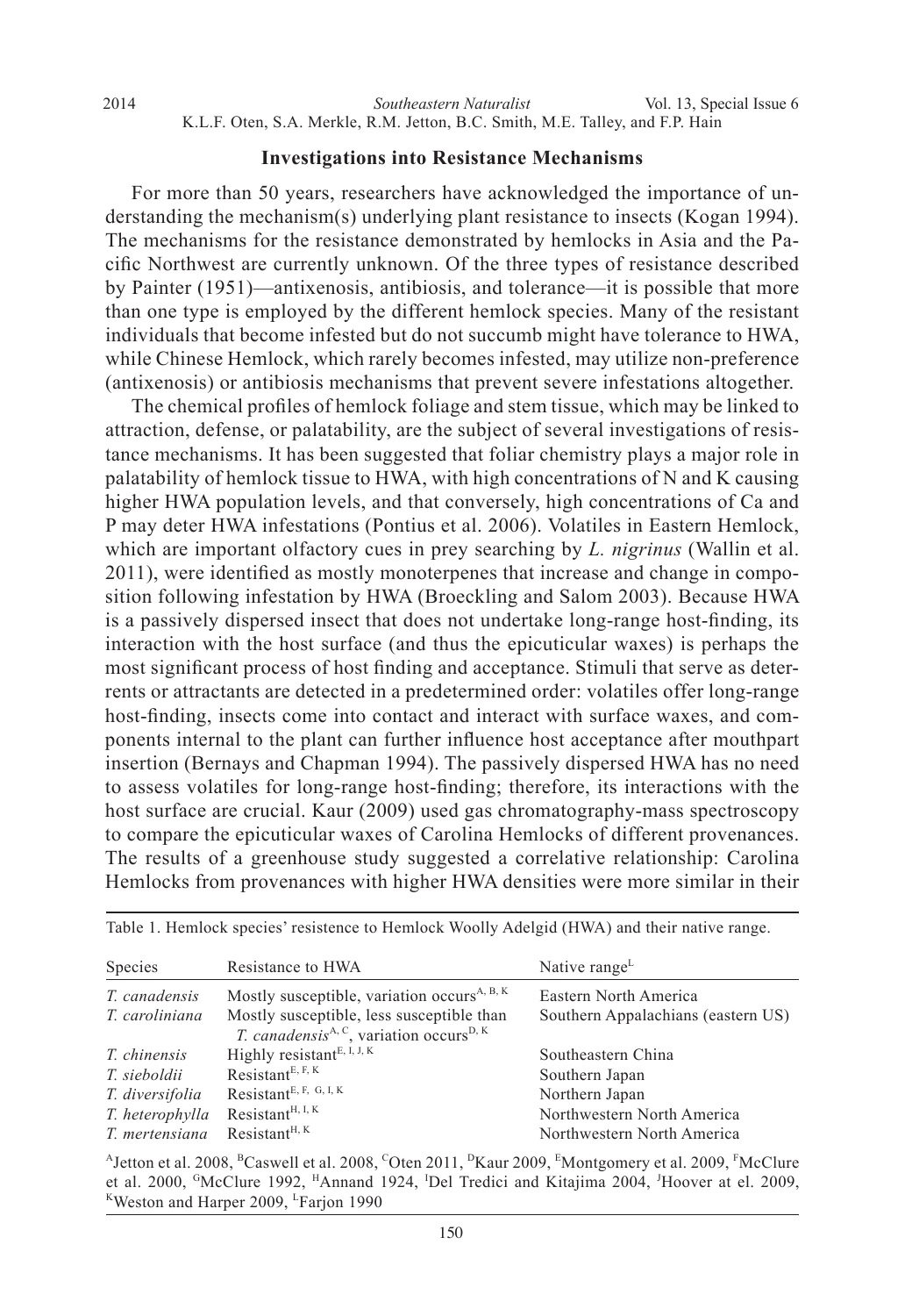*Southeastern Naturalist* 2014 Vol. 13, Special Issue 6 K.L.F. Oten, S.A. Merkle, R.M. Jetton, B.C. Smith, M.E. Talley, and F.P. Hain

chemical profiles than those with lower HWA densities. When several hemlock species were compared, chemical profiles varied both inter- and intra-specifically, but researchers were unable to identify the chemical(s) that appeared in the profiles and were therefore unable to determine if there was a correlative relationship (Oten 2011). There is a great need for additional studies to determine the surface chemistry of hemlock needles and stems, given the possibility that chemicals are linked to behavioral processes of HWA that influence host acceptance and use.

 The physical features of the plant surface also affect the host-acceptance processes of herbivorous insects (Klinghauf 1987, Pelletier 1990). Therefore, in its interactions with the host surface, HWA may use chemical, morphological, or multiple characteristics to stimulate stylet bundle (mouthpart) penetration into host tissues. Using low-temperature scanning electron microscopy, the biophysical characteristics of leaves of six hemlock species and a hybrid were observed (Oten et al. 2012). Trichomes apparently played no role in the host-acceptance of HWA, but the thickness of the cuticle was significant. Across all species of hemolocks, the cuticle is thinnest on the adaxial side of the pulvinus, proximal to the abscission layer, where HWA consistently insert their stylet bundles. This finding suggests that the insertion point is specifically selected because this area presents less of an obstacle for HWA to access internal host-plant tissues. When analyzing the thickness of the cuticle at areas where HWA does not penetrate, there is greater variation across species. Chinese Hemlock, considered the most resistant hemlock species and one that may employ antixenosis or antibiosis mechanisms, has the thickest cuticle, which may reduce host acceptance. For example, when aphids select or reject a host-plant, a specific sequence of steps occurs:  $(1)$  attraction,  $(2)$  testing the plant surface and outer plant tissues, (3) penetration, and (4) testing the phloem (Klingauf 1987). If HWA follows the same process as aphids, which are closely related insects, then the thickness of the cuticle, tested in step 2, may deter HWA from proceeding to step 3, penetration of the stylet bundle (Oten et al. 2012).

 Once a host-plant is accepted as suitable, the stylet bundle penetrates host tissues and feeding begins (Bernays and Chapman 1994). The interactions between the insect and the internal components of the plant are significant in host-plant resistance, because these interactions provide opportunities for the host plants to employ antibiosis mechanisms that negatively affect the biology of the pest-insect feeding upon it (Painter 1951). In addition, it may be this interaction that triggers a tolerance mechanism or defense pathway within the plant.

 The physical interactions between HWA and its host plant can be observed via scanning electron microscopy. HWA is equipped for localized stylet penetration with labial sensilla and neural canals within the mandibular stylets (Oten et al. 2014). In addition, the salivary sheaths of HWA are currently being investigated. When inserting its stylet bundle, HWA releases beads of salivary sheath material that harden upon extrusion, forming a tubular structure around the stylet bundle (Young et al. 1995). This sheath is thought to stabilize the labium during insertion, act as a fulcrum for stylet maneuvering, protect the insect against host-plant defenses, and/or enable stylet bundle reinsertion following a molt (Cohen 1990, Miles 1999). Preliminary studies indicate that stylet bundle insertion by HWA is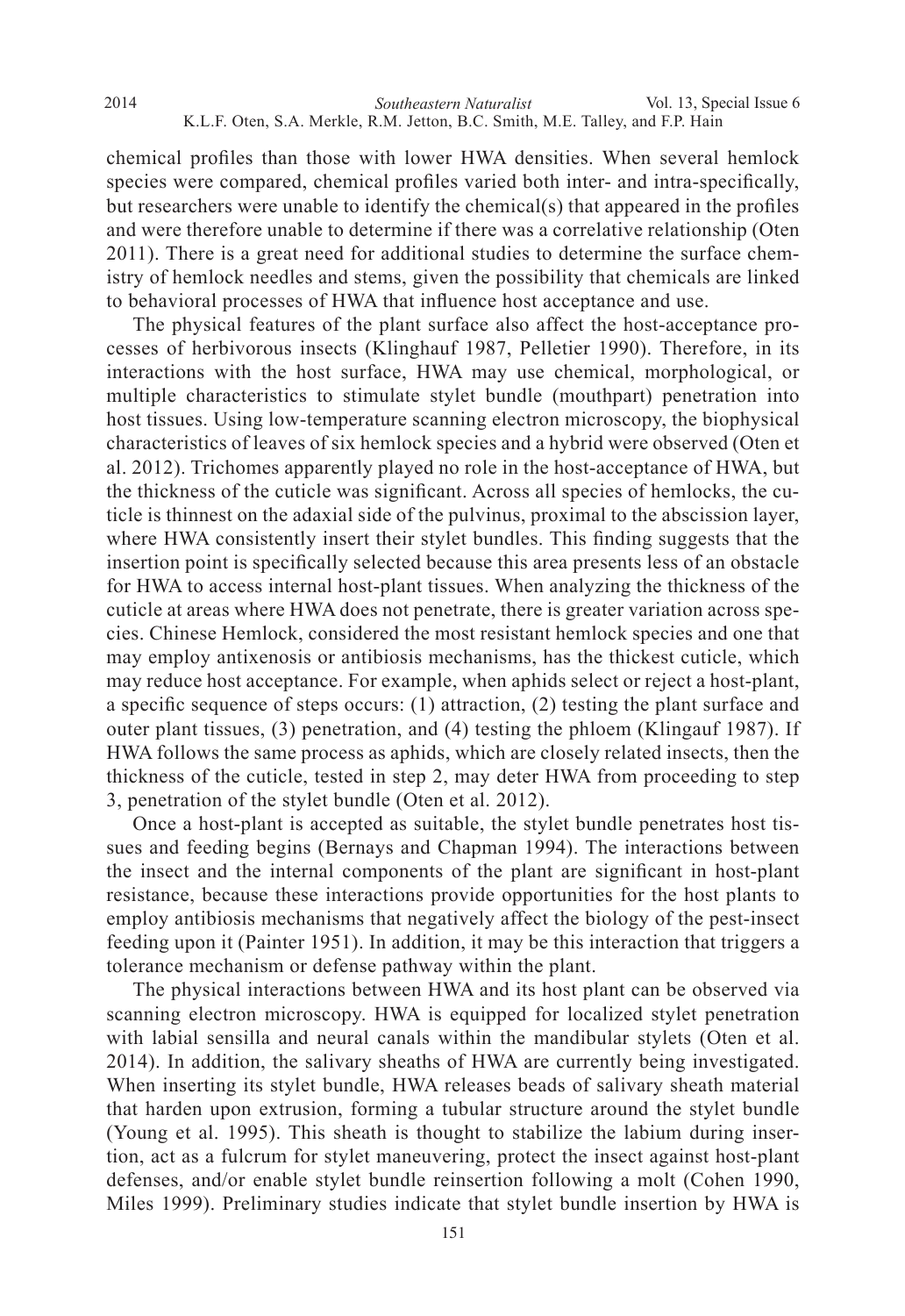likely assisted by external sheath material that secures the stylet bundle to the plant surface (Oten 2011, Oten et al. 2014). In ongoing research at North Carolina State University (NCSU), studies are underway to determine the characteristics of this sheath material as it relates to host-plant resistance. If the initial path made by the stylet bundle does not lead to adequate nutrients, HWA can partially retract the stylet bundle, push through the existing stylet sheath, and create a secondary canal for nutrient removal (Cohen et al. 1998; M. Talley, NCSU, Raleigh, NC, unpubl. data). In some resistant plants, the extent of branching is directly linked to host-plant resistance. Because the salivary sheath remains in place when the stylet bundle is retracted, the characteristics of the sheath material and the extent of its branching allow researchers to determine the insect's probing and feeding history (Wang et al. 2008). Preliminary comparisons between Eastern Hemlock and Carolina Hemlock suggest that there is a difference in the number of secondary stylet-sheath canals produced by HWA in the two species: there were fewer stylet sheaths present in Eastern Hemlock, while the stylet sheaths in Carolina Hemlock samples had more canals. In addition, preliminary observations suggest saliva beads formed clumps at the end of some of the canals in the Carolina Hemlock samples and in only one of the Eastern Hemlock samples (M. Talley, NCSU, Raleigh, NC, unpubl. data). This research is ongoing.

 In addition to a salivary sheath, plant-feeding Hemipterans also secrete watery saliva that may contain digestive enzymes used for extra-oral digestion, to establish and maintain feeding sites, to suppress plant defenses, and/or to induce changes in plant physiology (Miles 1999, Mutti et al. 2008, Will et al. 2007). Young et al. (1995) documented both salivary sheath saliva and watery saliva in HWA using several staining methods, but did not evaluate whether the watery saliva contained enzymes. It has been repeatedly suggested that the injection of toxic saliva by HWA induces the systemic response that ultimately leads to hemlock death (McClure 1995b, Miles 1990, Young et al. 1995). However, there is no evidence to support that claim and until recently, the watery saliva and digestive enzymes of HWA were unstudied.

 Recent research results reveal the presence of at least four trophically related enzymes used by HWA: trypsin-like enzyme, amylase-like enzyme, peroxidase, and polyphenol oxidase (Oten et al. 2014). These enzyme studies are the first of their kind in the HWA system and the implications for plant-pest interactions are numerous. Given difficulties in isolating HWA saliva, however, whole-body homogenate was used, which makes it impossible to pinpoint the source of the enzyme (e.g., salivary glands, alimentary canal). Each of these enzymes has its own implications for plant–pest interactions. The presence of trypsin-like enzyme indicates that HWA is capable of digesting proteins rather than relying solely upon free amino acids. If used extra-orally, then HWA may also have the ability to digest structural proteins of the plant that are otherwise insoluble (Hori 1970, 1971), enhancing their stylet penetration capabilities. It is also possible that protease injections by HWA induce a wound-response pathway that triggers a systemic response in the tree, as is the case in other plant-sucking insects (Dietrich et al. 1999, Ryan 2000). The presence of an amylase-like enzyme, which breaks down and liquefies plant starches, correlates with the previously determined internal feeding site of the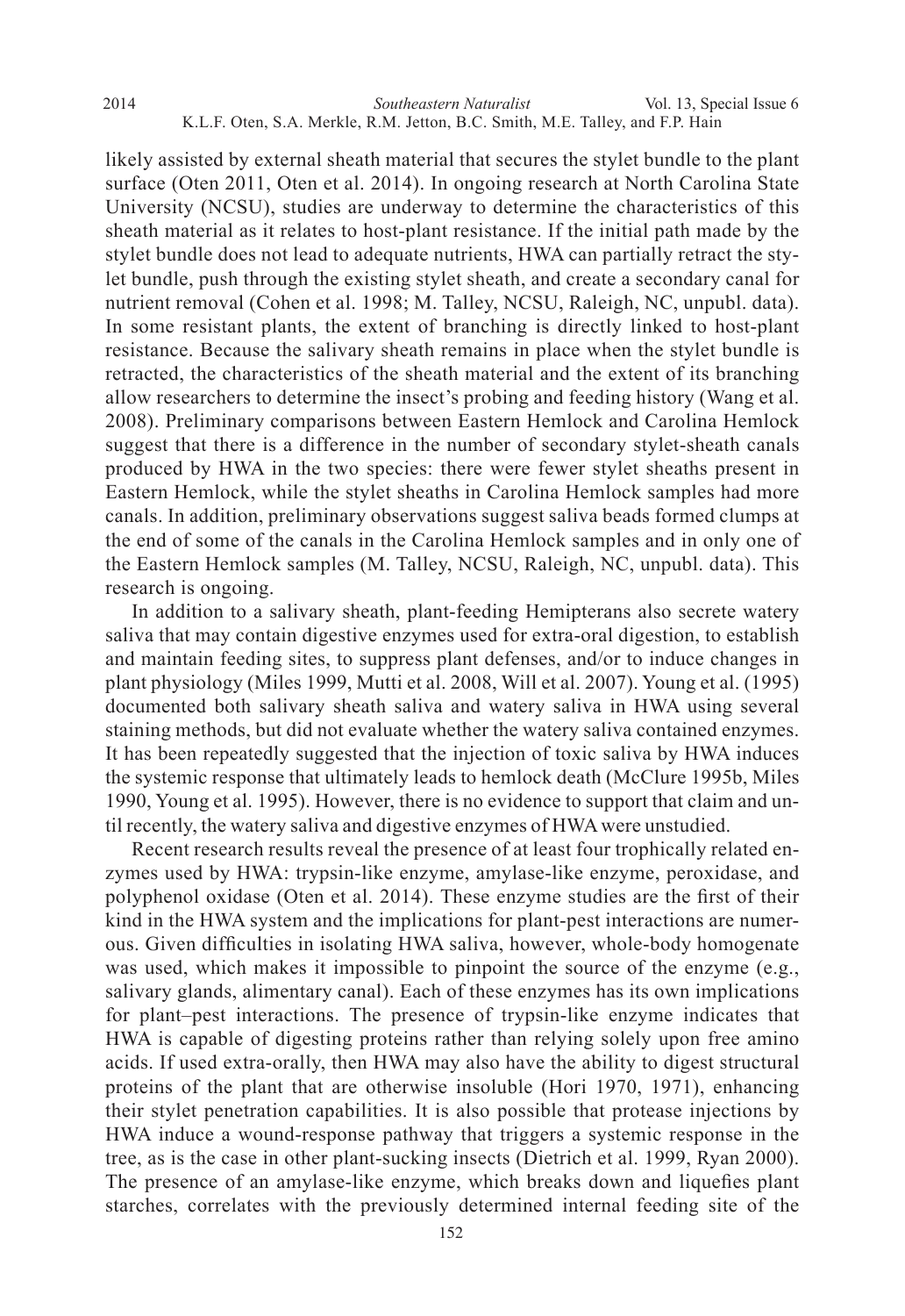*Southeastern Naturalist* 2014 Vol. 13, Special Issue 6 K.L.F. Oten, S.A. Merkle, R.M. Jetton, B.C. Smith, M.E. Talley, and F.P. Hain

starch-filled xylem-ray parenchyma cells (Young et al. 1995), and also suggests that HWA employs extra-oral digestion. Amylase inhibitors are also produced in many plants (Garcia-Olmedo et al. 1987, Marshall 1975) and may be a component of resistance. In some cases, enzyme inhibitors are capable of inhibiting the activity of both protease and amylase (Ryan 1990). The presence of oxidases (peroxidase and polyphenol oxidase) present in the watery saliva would suggest a detoxification response to plant defenses (Miles 1999). Further research and successful isolation of watery saliva may determine whether or not this occurs. From a biochemical standpoint, this detoxification response could be a major contribution to the systemic reaction of hemlock to HWA feeding (as described in Radville et al. 2011). For example, in the case of *Therioaphis maculata* Buckton (Spotted Alfalfa Aphid), Madhusudhan and Miles (1998) suggest that necrosis of Alfalfa susceptible to the Spotted Alfalfa Aphid was likely caused by the injection of salivary oxidases into the plant. If the same occurs when HWA feeds on susceptible hemlocks, then the systemic reaction may be indicative of the tree's inability to compensate for oxidase injection. Resistant and susceptible hemlocks should be examined for the presence of enzyme inhibitors specific to the enzymes detected in HWA in this study (Oten 2011, Oten et al. 2014).

 The toxic saliva theory and the proposed implications of the aforementioned trophically related enzymes of HWA are supported by what is known regarding the reaction of hemlock to HWA. Following infestation, hemlocks exhibit symptoms similar to those observed under drought conditions (Domec et al. 2013). The reaction is systemic and is now believed to be a hypersensitive response indicated through the detection of increased  $H_2O_2$  levels in infested trees (Radville et al. 2011). In addition, tree water-use is reduced by more than 40%, and gross primary productivity is reduced by 25% (Domec et al. 2013). Morphological changes also occur internally. False rings, a section of an annual growth ring with thickened cell walls that reduce water transportation, develop within HWA-colonized woody stems (Domec et al. 2013, Gonda-King et al. 2012).

 Researchers at NCSU have infested hemlocks and are screening their tissues to look for infestation-induced changes in the xylem-ray parenchyma cells, the internal feeding site of HWA (Young et al. 1995). Monthly samples of Eastern, Carolina, and Western Hemlock branches are frozen, microtomed, and stained using a method modified from Young et al. (1995). In an effort to detect any internal morphological changes HWA causes to its internal feeding site, stained sections are examined with a light microscope to observe alterations in ray-parenchyma cell-structure over time following HWA infestation, (M. Talley, NCSU, Raleigh, NC, unpubl. data).

#### **Developing Resistant Hemlocks**

There are already well-established techniques used to incorporate resistance in other plant species that can be applied to the development of an HWA-resistant hemlock. Although the use of HWA-resistant varieties in an IPM program is still in the future, these methods offer a foundation upon which to build. An intra-specific breeding program may be a challenge given the difficulty in identifying naturally resistant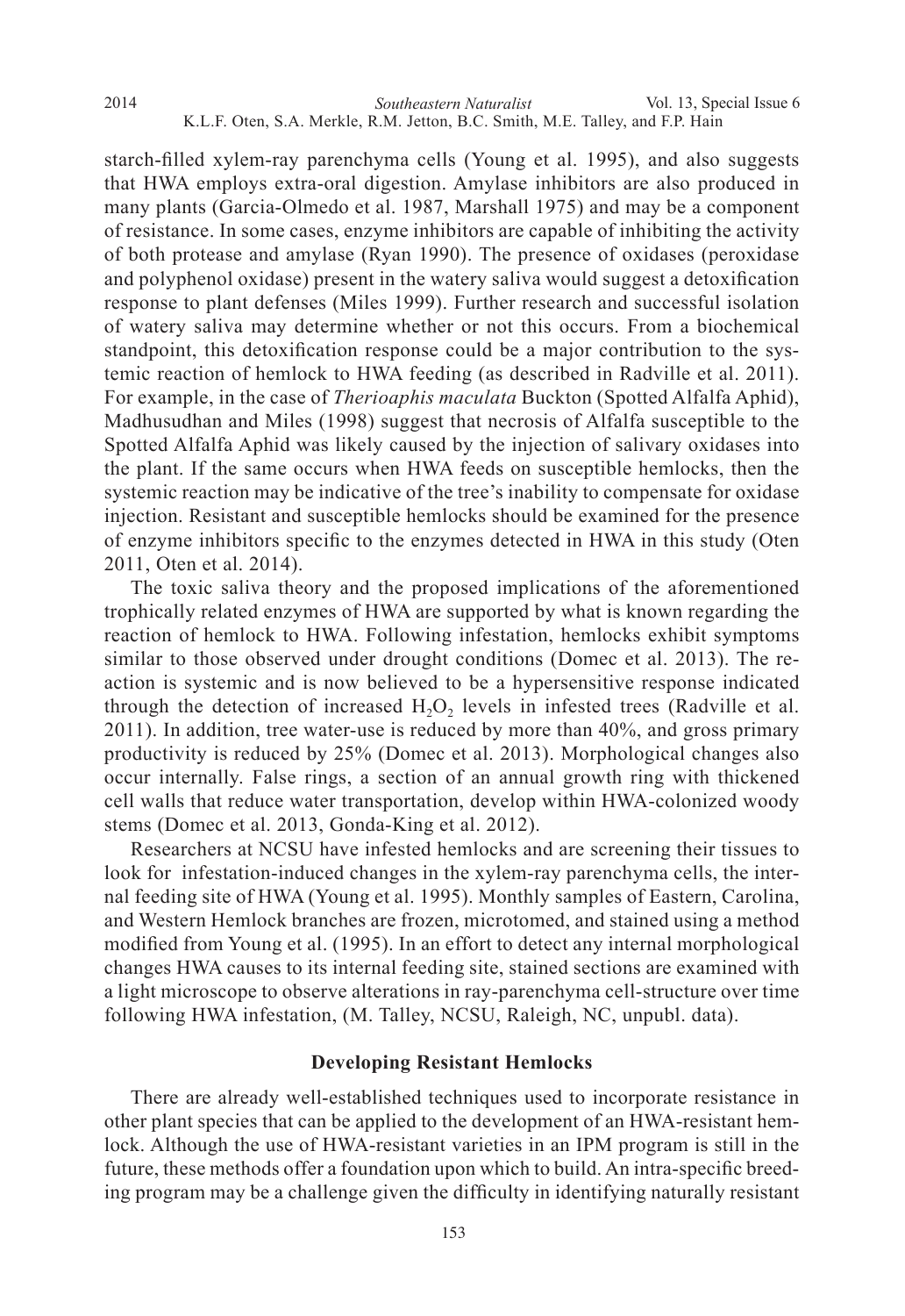individuals, but it is valuable because it would preserve the desired appearance of trees native to the eastern US while maintaining environmental compatibility (Bingham et al. 1953). Likewise, inter-specific breeding can incorporate resistant genes of non-native species with the characteristics of native species. As an alternative to traditional breeding programs, biotechnology offers several methods to incorporate resistant characteristics that may accelerate the breeding process. Gene conservation also plays an important role in maintaining the genetic diversity and range of adaptive variation present across the range of hemlocks. This section discusses the progress, value, and potential of each of these developmental techniques.

#### **Searching for natural resistance**

 Exploiting resistance or tolerance in native hemlock populations requires identification of resistant individuals for breeding and/or vegetative propagation. In 2011, researchers at NCSU began the search for HWA resistance or tolerance in the southern range of Eastern Hemlock and throughout the range of Carolina Hemlock. The primary technique utilized to identify putatively resistant trees was similar to the approach taken by researchers at University of Rhode Island in 2007 (Ingwell and Preisser 2011). Researchers produced brochures detailing the characteristics of a putatively resistant tree, including foliar color and density, tree size, HWA impact on surrounding hemlocks, and HWA density. To reduce the incidence of false positives, they targeted brochure distribution primarily to natural resource professionals, but some brochures were made available to the general public. An interactive display was developed for the citizen-science area at the North Carolina Museum of Natural Science, Nature Research Center, Raleigh, NC. The researchers also developed a website to facilitate and standardize the process for reporting surviving hemlocks. Researchers evaluated suggestions for candidate trees and, where appropriate, the scientists made field evaluations. In addition to pursuing resistance as reported by people responding to the brochure, NCSU researchers are searching for resistant hemlocks in Great Smoky Mountains National Park, an area that has experienced widespread infestation and subsequent hemlock mortality. Searches within the park have been prioritized based on hemlock frequency, as derived from vegetation maps produced by the National Park Service (Evans 2014), and hemlock mortality, with the highest-mortality areas having increased priority. Surviving hemlocks in sites with the highest mortality will be highly visible, and will have withstood the increased pressures of adjacent HWA infestations. HWA-induced mortality serves as a natural screening procedure, with surviving hemlocks representing potentially resistant individuals for which further screening can occur.

Field evaluation of reported trees is used to verify species identification, tree health, and environmental factors that may explain good tree health. The treehealth assessment examines the crown size, density and distribution of foliage, and the presence and density of HWA infestation. Lightly infested trees that exhibit thinning foliage throughout the crown or within the crown's interior are ruled to be likely in decline due to HWA. High levels of sun exposure, adequate moisture, and minimal competition from surrounding trees contribute to tree health (A.E. Mayfield, USFS, Asheville, NC, and R.M. Jetton, unpubl. data). To test for possible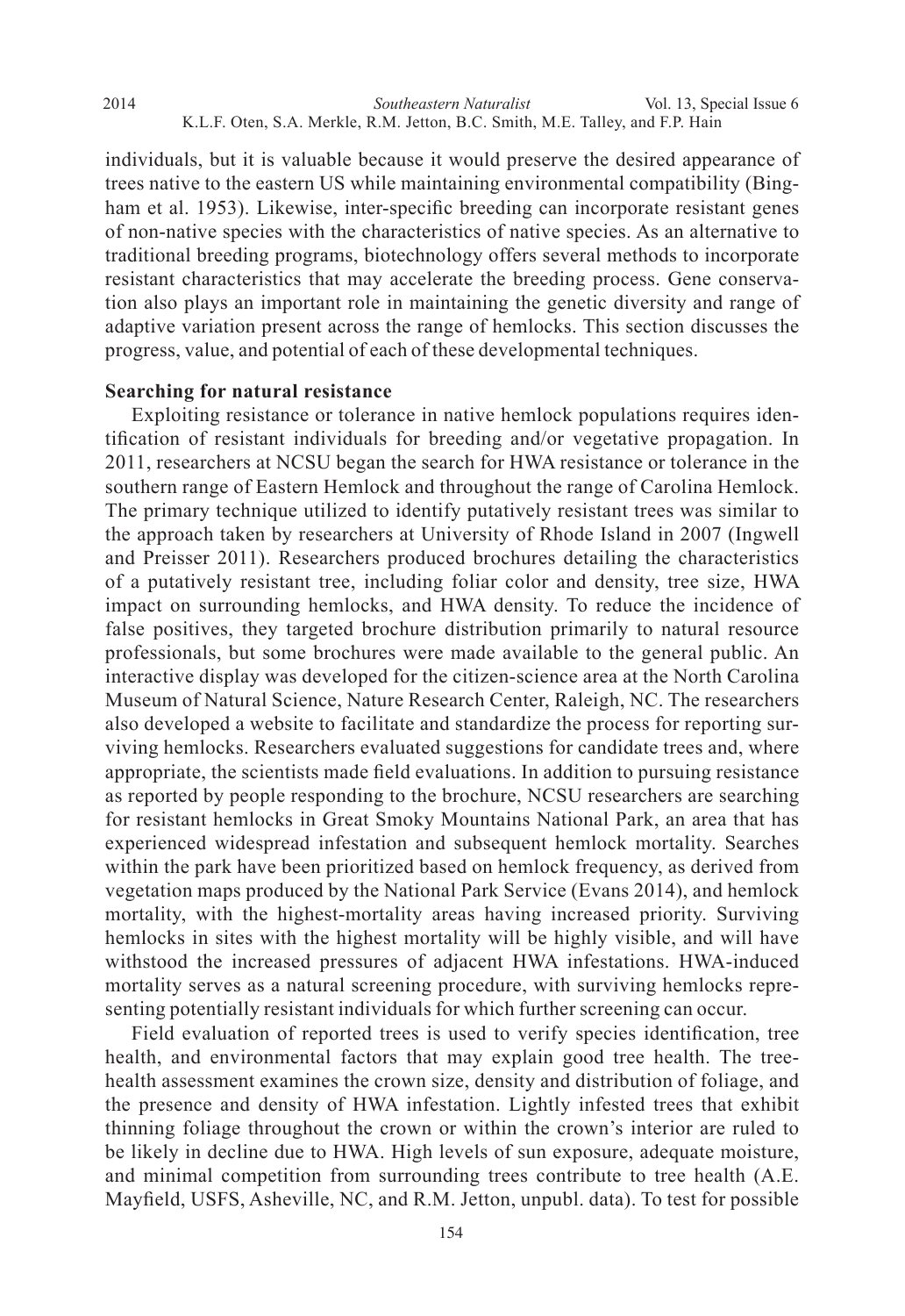previous insecticide treatment, researchers screen for presence of imidacloprid, an insecticide applied to combat HWA, using a commercially available ELISA kit as described by Eisenback et al. (2009). NCSU researchers do not test for the presence of dinotefuran at this time due to the higher cost of testing and lower frequency of use of this insecticide.

 Trees that meet the criteria for putative resistance after field evaluation are vegetatively propagated for the purpose of resistance screening in common-garden environments. Depending upon the timing of the field evaluation, softwood, semi-hardwood, or hardwood cuttings are collected for rooting, with additional collections occurring as needed to attain a sufficient number of plants for screening. Cuttings from 31 Eastern Hemlock trees from NC are currently being rooted, with collections from an additional 21 Eastern Hemlock and one Carolina Hemlock scheduled from trees in NC, TN, and VA. Plants will be artificially infested with HWA when cuttings are of suitable size and are well-established. A raindown technique that uses infested branches hanging over to-be-infested trees has been developed to facilitate mass infestation of possibly resistant Hemlocks and for progeny screening (Jetton et al., in press). Level of resistance or tolerance will be evaluated based upon the density of settled HWAs over time as well as overall plant health. Individual trees exhibiting resistance or tolerance will be included in a breeding population, where crosses will be made until true-breeding progeny for resistance can be produced.

#### **Interspeci¿c hybridi]ation**

An alternative to finding resistance in native populations of Eastern Hemlock and Carolina Hemlock is the production of interspecific hybrids between these species and HWA-resistant or -tolerant Asian hemlocks (Chinese Hemlock, Southern Japanese Hemlock, Northern Japanese Hemlock). All five of these hemlock species have the same number of chromosomes (haploid of  $n = 12$ ) and are not known to exhibit polyploidy (Santamour 1963, Sax and Sax 1933). Researchers at USNA began making those hybrid crosses using controlled pollination in 1991, and have successfully produced *T. caroliniana* x *T. chinensis* hybrids, but were unsuccessful in hybridizing Eastern Hemlock with any of the above Asian hemlocks (Bentz et al. 2002, Pooler et al. 2002). Subsequent testing has shown the *T. caroliniana* x *T. chinensis* hybrids to be intermediate to the parent species in HWA resistance, with good growth and form (Montgomery et al. 2009). USNA hybrids are currently being evaluated in MD and NC for adaptation to conditions in eastern North America, as well as suitability for landscape use.

 Researchers at NCSU began a hemlock-hybrid breeding program in 2011 in NC. Crosses between both Eastern and Carolina Hemlocks and the three Asian species mentioned above were made in 2011, but failed to produce any viable hybrid seedlings. Additional crosses were made in 2012 with the same parent species. Seed from 2012 has not yet been germinated, but very low viability is expected due to heavy seed predation by insects. In an attempt to initiate somatic embryogenesis, some immature hybrid seeds were collected and cultured in 2011 and 2012 (see next section on Biotechnology). Another series of hybrid crosses between Eastern Hemlock and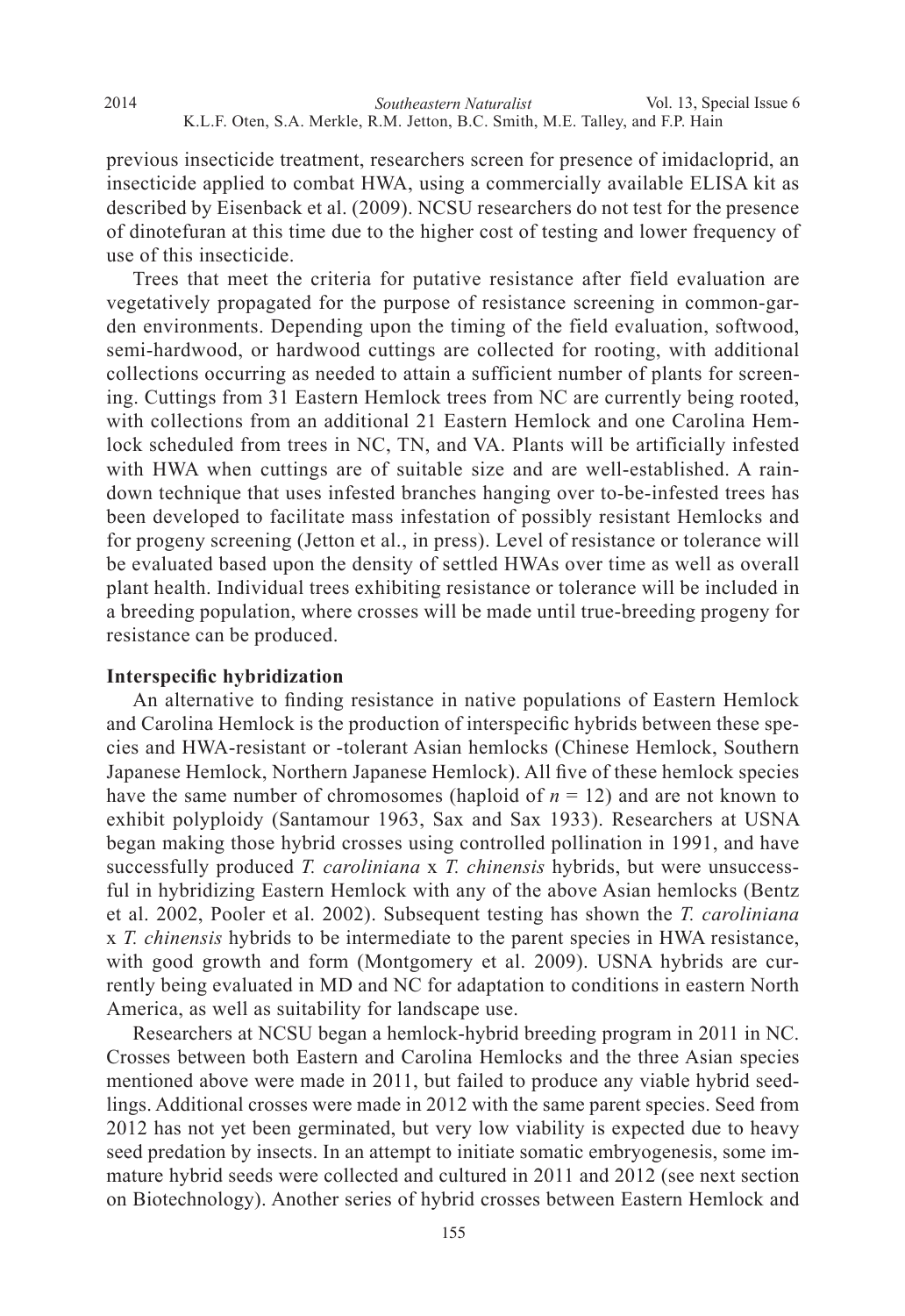the Asian hemlock species was made in 2013, as well as crosses between Eastern and Western Hemlocks; the success of these efforts has yet to be evaluated.

 If hybrid hemlock crosses are successfully made at NCSU, F1 generation progeny will be screened for HWA resistance. Resistant progeny, if fertile, will be backcrossed to their respective native parent species to increase the proportion of native genes, in an approach mirroring that used with *Castanea dentata* (Marsh.) Borkh. (American Chestnut) to combat *Cryphonectria parasitica* (Murr.) Barr (Chestnut Blight) (Diskin et al. 2006, Hebard 2006). A series of backcrosses and intercrosses will be made until lines that are true-breeding for HWA resistance and native hemlock morphological characteristics are achieved. This backcrossing procedure is often used in breeding programs to maintain the adaptive traits of a native species while integrating resistant traits of a non-native species (Hayes et al. 1955).

#### **Biotechnology**

 Biotechnology offers multiple tools that can be used to implement HWA resistance strategies. While molecular approaches may eventually make contributions in this area, in vitro culture and associated technologies are more likely to have near-term impact in areas such as hemlock conservation and restoration. Technologies such as in vitro clonal propagation via somatic embryogenesis, cryostorage, and gene transfer have already been developed for multiple species in the Pinaceae, and these techniques should be transferrable to hemlocks with relatively minor modifications. Here, we will review the current status of these technologies with hemlocks and discuss the potential for their application in conservation of hemlock germplasm and restoration of hemlocks to their native ranges.

 *Somatic embryogenesis.* The ability to clonally propagate hemlocks in vitro would open multiple avenues for aiding hemlock conservation and restoration. Currently, the most widely used in vitro propagation system for conifers is somatic embryogenesis (SE). SE is an in vitro process by which structures (somatic embryos) resembling zygotic (seed) embryos are produced asexually. These somatic embryos can be germinated like seeds to produce seedling-like plantlets (somatic seedlings). The process was first described in the 1950s for *Daucus carota* L. (Carrot; Reinert 1958, Steward 1958), but it was not reported in a conifer until the 1980s, when it was described in *Picea abies* L. Karst. (Norway Spruce; Hakman et al. 1985) and *Larix decidua* Mill. (Larch; Nagmani and Bonga 1985). Over the next two decades, somatic embryogenesis was reported in the literature for several species representing every genus of the Pinaceae in North America, except *Tsuga*. High frequency SE systems capable of producing thousands or even millions of somatic seedlings have been developed at forest biotech companies and university labs (e.g., Park 2002, Sutton 2002) for some of the more important commercial North American conifers, such as *Picea glauca* (Moench) Voss (White Spruce), *Pseudotsuga menziesii* (Mirb.) Franco (Douglas-fir), *Pinus strobus* L. (Eastern White Pine), and Loblolly Pine. The lack of a similar system for hemlocks is likely due to their relatively minor commercial value.

 Recognizing the potential for SE as a useful tool for hemlock conservation and restoration, Montello et al. (2008) began research to establish embryogenic cultures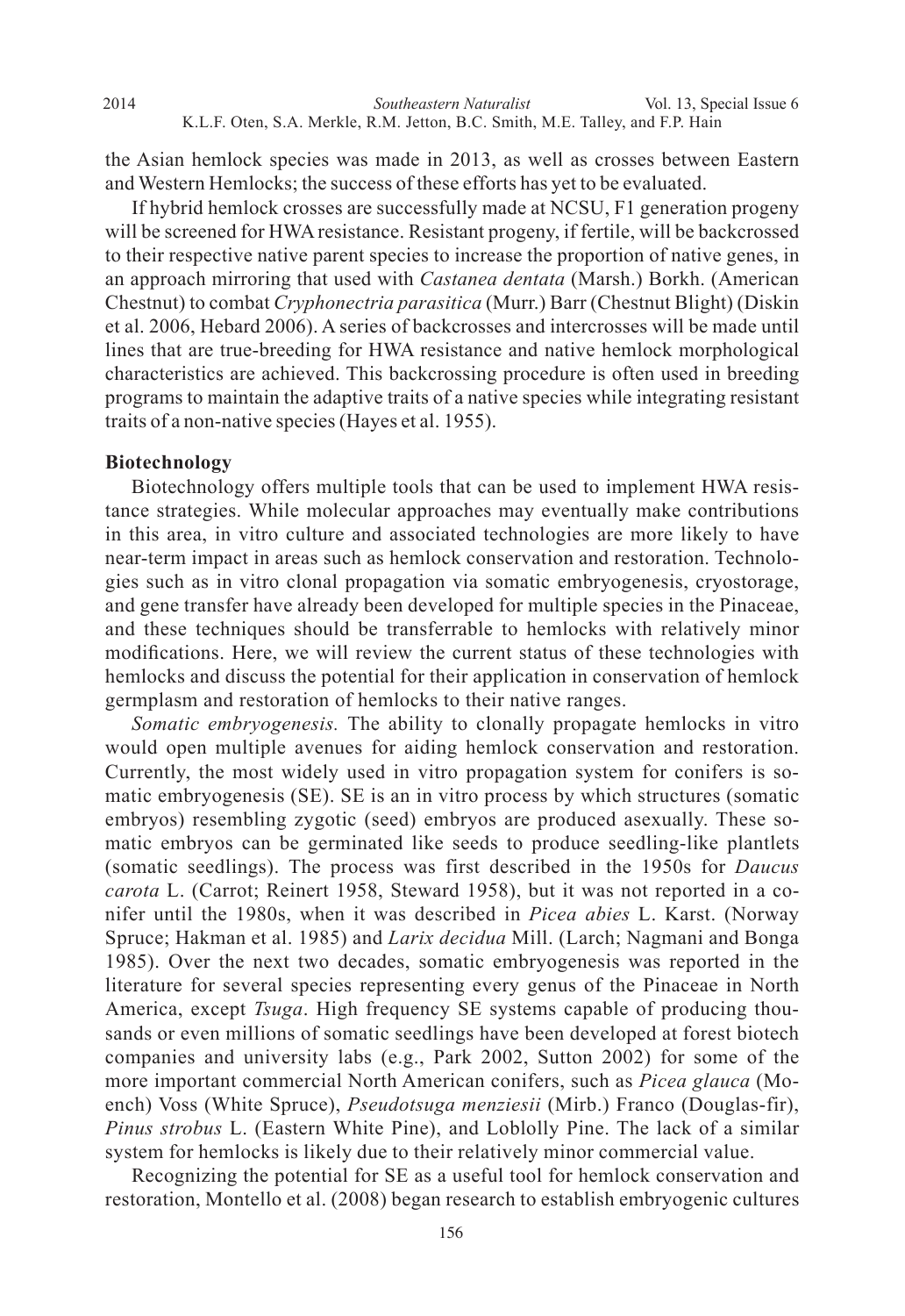of both Eastern and Carolina Hemlocks by applying SE induction protocols that had been effective with other Pinaceae taxa. In a preliminary study, they collected immature cones from hemlocks in North Carolina and Virginia during July and August, dissected them to obtain immature seeds, and cultured the immature seeds or embryos on an induction medium containing 2,4-dichlorophenoxyacetic acid (2,4-D) that had originally been developed for pine somatic embryogenesis (Merkle et al. 2005). A low percentage of the explants produced callus that appeared very similar to embryogenic callus reported for other conifers (Figs. 1A, B), and callus derived from one explant representing each species went on to produce a number of bullet-stage somatic embryos (Fig. 1C) and a few cotyledonary-stage somatic embryos (Fig. 1D) following transfer to a pine maturation medium (EMM2; Smith 1996). In a more extensive study, Merkle et al. (in press) cultured seeds collected on different dates during May–August from four Eastern Hemlock and four Carolina Hemlock source-trees in Georgia and North Carolina, on three different induction media. Cone collection date and medium significantly affected embryogenesis induction frequency, with induction reaching as high as 52% for Eastern Hemlock



Figure 1. Somatic embryogenesis in Eastern and Carolina Hemlocks. A) Embryogenic callus derived from a zygotic embryo, emerging from an Eastern Hemlock megagametophyte.  $Bar = 1$  mm. B) Established culture of Eastern Hemlock embryogenic callus. Bar = 500  $\mu$ m. C) "Bullet-stage" Carolina Hemlock somatic embryo. Bar = 1 mm. D) Early cotyledonstage Carolina Hemlock somatic embryos. Bar = 500 μm.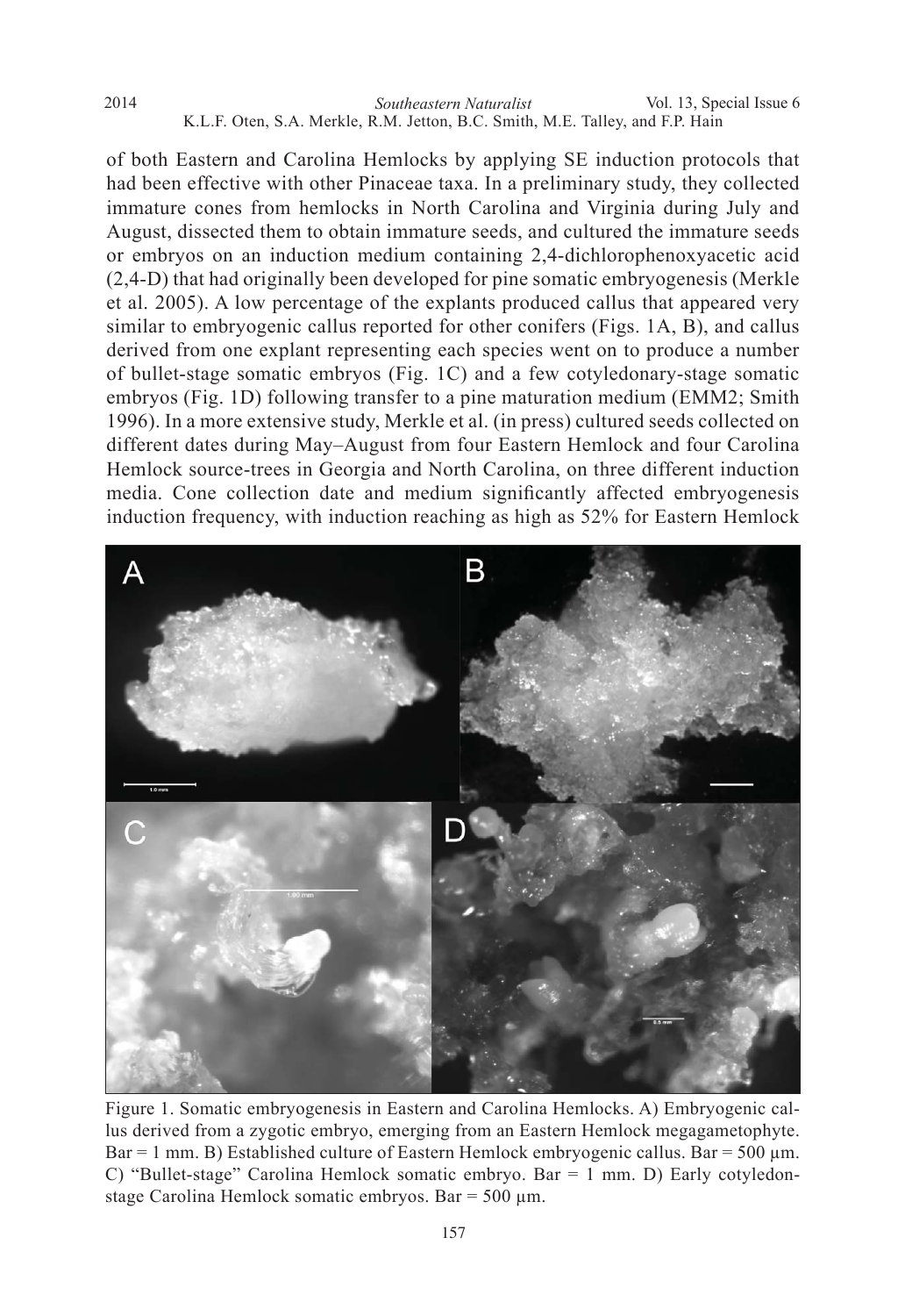seeds collected in mid-July in Georgia and 17% for Carolina Hemlock seeds collected in late July in North Carolina. Smith's (1996) EDM6 medium proved the best overall for embryogenesis induction for both hemlock species.

 Once established, embryogenic hemlock cultures were maintained by monthly transfer to fresh EDM6 medium. Regeneration of large numbers of somatic embryos from the cultures has been problematic to date, although preliminary experiments using a modified Litvay's medium (Litvay et al. 1985) improved production of coytledonary-stage embryos over Smith's (1996) EMM2 medium (S. Merkle, University of Georgia, Athens, GA, unpubl. data). While only a few hemlock somatic seedlings have been produced so far, experiments to optimize a protocol and media for mature somatic embryo and somatic seedling production are continuing.

 *Cryostorage.* Embryogenic cultures of most species are well suited for cryostorage (i.e., storage in liquid nitrogen). Cryostorage of embryogenic cultures offers an alternative approach to storing seeds or installing plantings outside the range of HWA to conserve genetic diversity of both threatened hemlock species. Once placed in liquid nitrogen, cultures can be stored indefinitely, recovered, and regrown, with little or no loss of viability. Cryopreservation protocols have been developed that are routinely applied to embryogenic cultures of a number of coniferous species, including White Spruce (Kartha et al. 1988), *Picea mariana* (Mill.) Britton, Sterns, and Poggenb. (Black Spruce; Touchell et al. 2002), and *Pinus radiata* D. Don (Radiata Pine; Hargreaves and Smith 1992). Montello et al. (2010) tested a cryopreservation protocol that previously had been applied to cryostore and recover embryogenic cultures of different hardwood tree species (Holliday and Merkle 2000, Vendrame et al. 2001). Embryogenic hemlock cultures pre-treated in liquid EDM6 (Smith 1996) supplemented with 0.4 M sorbitol and cryostored in the same medium supplemented with 5% dimethylsulfoxide (DMSO) as cryoprotectant could be thawed and regrown with 100% efficiency, even after more than seven months in cryostorage, for four of five tested genotypes.

 *Combining SE with conventional breeding.* The ability to generate embryogenic hemlock cultures and their amenability to cryostorage have important implications for generating and testing material that may be resistant or tolerant to HWA infestation. The clonal multiplying power of a good SE system could be very effectively combined with conventional intra-species and hybrid hemlock breeding programs. Seeds resulting from crosses between surviving native hemlocks that appear to possess resistance/tolerance to HWA could be used as explants to start embryogenic cultures. Once established, these cultures could generate populations of genetically identical trees that could be used in screening trials to determine if there is a genetic basis for HWA resistance or tolerance of the parent trees. Similarly, hybrid breeding between susceptible native hemlocks and resistant Asian species such as Chinese Hemlock can be combined with SE to generate clones of hybrid trees for resistance/tolerance screening. In fact, this approach is already being pursued: through a collaboration between University of Georgia researchers and NCSU hemlock breeders, embryogenic cultures of *T. caroliniana* x *T. chinensis* and *T. caroliniana* x *T. sieboldii* have been generated and are being tested for somatic embryo and somatic seedling production (S. Merkle, unpubl. data). It is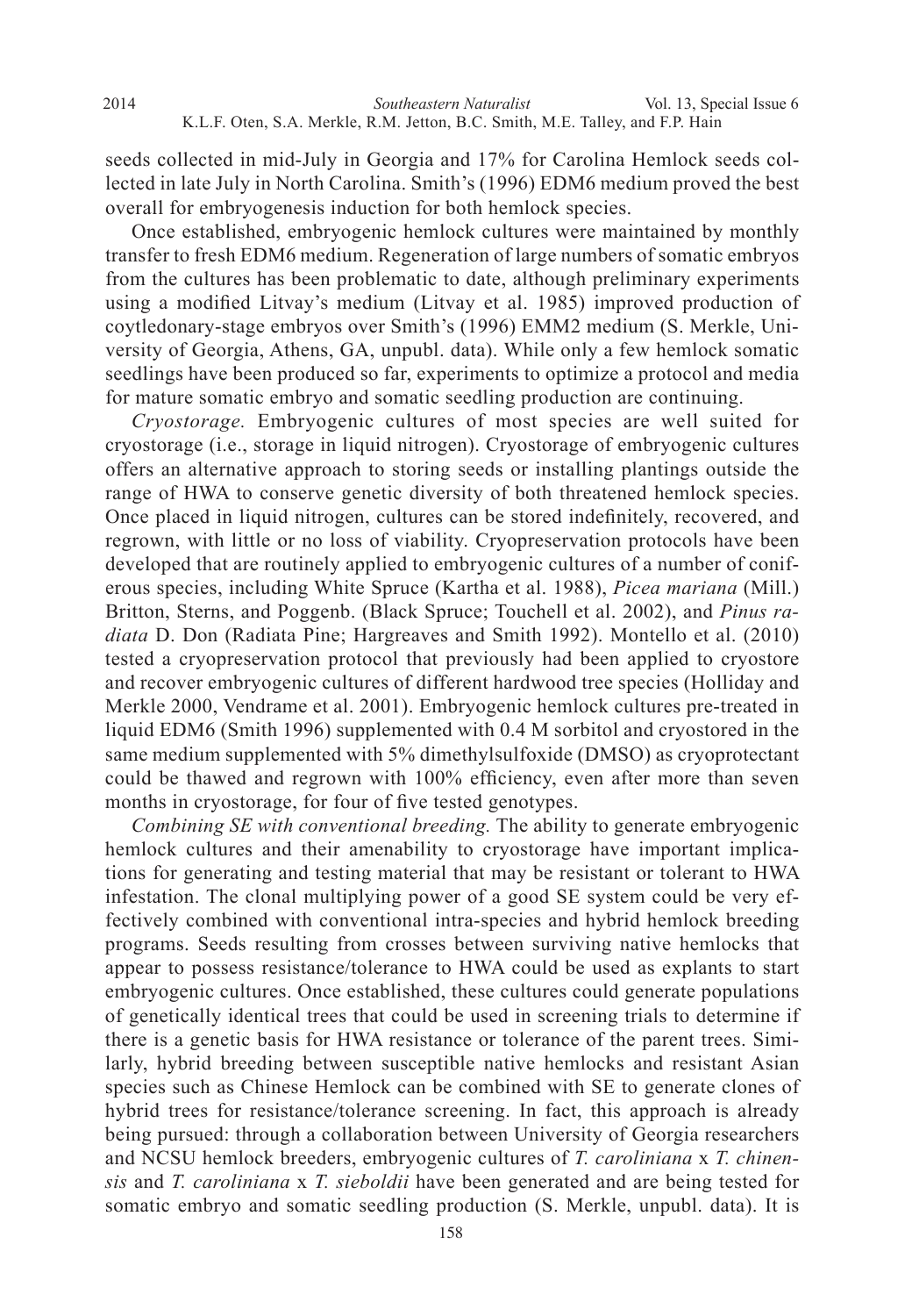*Southeastern Naturalist* 2014 Vol. 13, Special Issue 6 K.L.F. Oten, S.A. Merkle, R.M. Jetton, B.C. Smith, M.E. Talley, and F.P. Hain

also possible that problematic hybrid crosses (i.e., crosses from which it has been difficult to obtain viable seeds, such as crosses involving Eastern Hemlock) may be aided by culturing the developing seeds, thereby rescuing the hybrid embryo which would otherwise abort, at the same time as inducing SE from it. Finally, the fact that embryogenic cultures currently can only be started from zygotic embryos, thus preventing cloning of proven genotypes, can be partially overcome by taking advantage of the relatively high level of self-compatibility that has been reported for both Eastern and Carolina Hemlocks (Bentz et al. 2002). Selfed seeds from potentially resistant/tolerant hemlocks could be used to start embryogenic cultures, thereby providing a collection of clones with putative resistance genes in various heterozygous and homozygous combinations. In all of these scenarios, the fact that hemlock embryogenic cultures can be recovered following cryostorage means that they can be held indefinitely while somatic seedlings derived from them are screened for HWA resistance or tolerance. Then, if screening results indicate that any of the clones are especially promising, the cultures from which they were derived can be thawed, regrown and scaled-up to make somatic seedlings for restoration purposes.

 *Potential for transgenic research.* To date, there have been no published reports of gene transfer in any hemlock species. However, embryogenic cultures have provided excellent target material for gene transfer in a number of conifers, including Norway Spruce, White Spruce, Loblolly Pine, Radiata Pine, and Eastern White Pine (see review by Tang and Newton 2003). Given the apparent similarity of hemlock embryogenic callus to that of other Pinaceae members, it is likely that the same protocols used to transfer genes into these species using *Agrobacterium*-mediated gene transfer would be applicable to hemlocks. Thus, if it becomes desirable to test transgenes (e.g., *Bacillus thuringiensis* endotoxin genes) or cisgenes (i.e., from resistant hemlocks) for their ability to confer HWA resistance/tolerance to Eastern Hemlock or Carolina Hemlock, this approach should be feasible.

#### **Gene conservation**

Ex situ gene conservation is a key component of the integrated effort to manage the impacts of HWA on eastern North American forests (Onken and Keena 2008), and complements the in situ methods of biological and chemical control for conserving hemlocks. It involves the collection of seeds that represent the genetic, climatic, and edaphic variability present across the range of the species. Seeds are placed either into seedbanks for long-term cold storage, or are used to establish seed orchards in locations where the trees can be reliably protected. This is an extreme, but often necessary, approach to conserve the genetic integrity of tree species threatened by exotic insects and pathogens, climate change, and overharvesting (Dvorak et al. 2000). Genetic resource conservation is particularly critical for hemlocks at a time when HWA-related decline and mortality continue unabated and effective management is unavailable. Use of effective chemical insecticides is limited by economic and environmental concerns, additional research and development are necessary for biological control to reach expected levels of efficacy, and the breeding of HWA-resistant genotypes is in the early stages.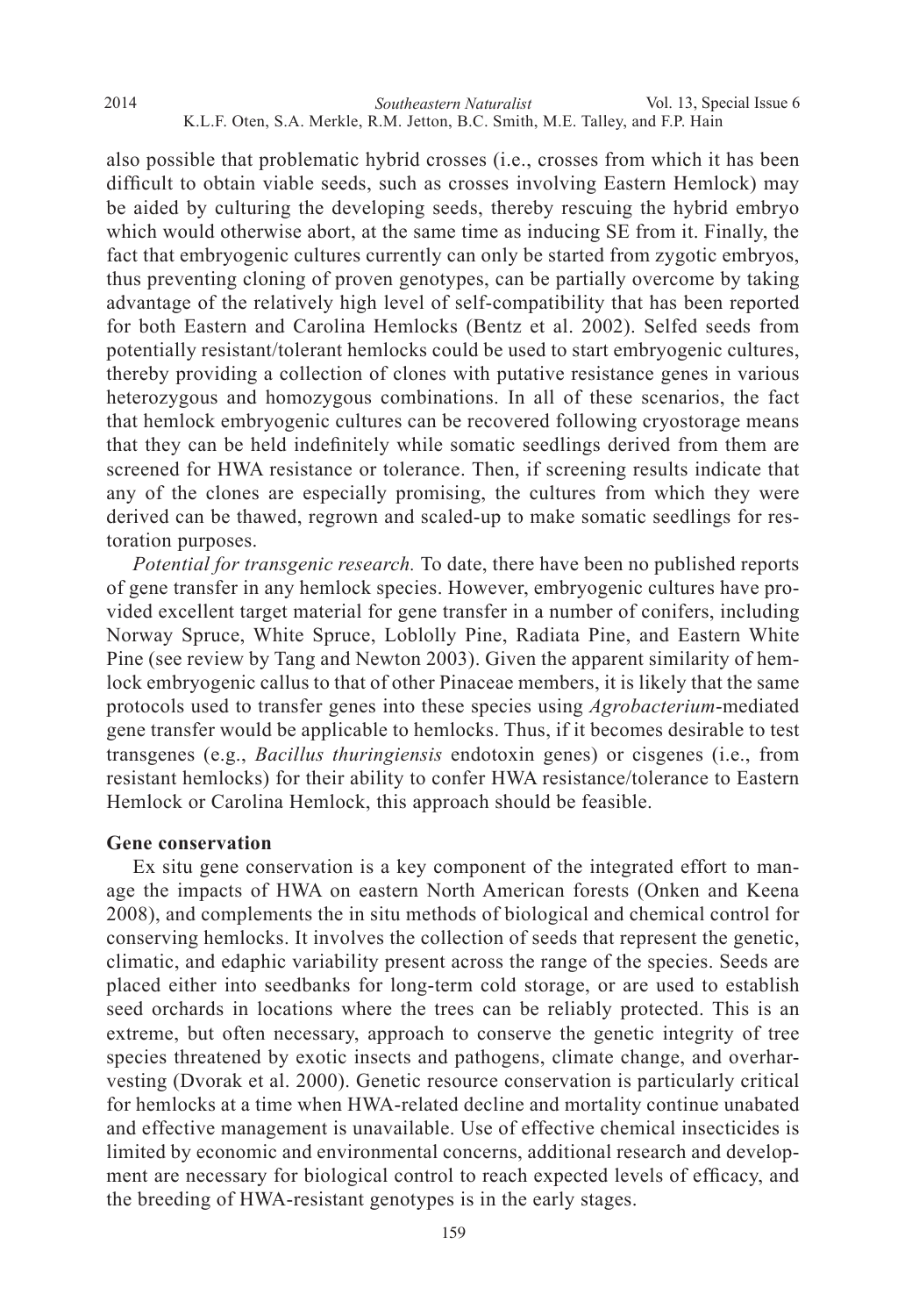The hemlock gene-conservation program was initiated in 2003 as a collaborative effort between Camcore (International Tree Breeding and Conservation Program at NCSU), the USDA Forest Service, and numerous state forestry agencies within the ranges of Eastern and Carolina Hemlock. The primary objective of the project is to maintain, in perpetuity, genetically diverse and broadly adaptable ex situ seed reserves and seedling seed orchards that will be available for breeding and restoration activities once effective in situ HWA management strategies are in place. Seed collections and seed orchard establishment are currently ongoing, but the hemlock genetic resource conservation program has already placed approximately 2.5 million seeds into conservation. Carolina Hemlock collections total 1515 g of seed (at 360 seeds/g, more than 500,000 seeds) and represent 134 mother trees from 19 populations distributed across the Southern Appalachian Mountains (Fig. 2). Seed collections from Eastern Hemlock have yielded 5544 g of seed (at 412 seeds/g, more than 2 million seeds) from 451 mother trees and 60 populations distributed across the northern and southern portions of the species' range within the US (Fig. 2). Nearly 2000 g of seed have been placed into long-term cryopreservation at the USDA Center for Genetic Resource Preservation in Fort Collins, CO, and 2204 seedlings have been planted into genetically diverse seed orchards located in Brazil, Chile, and the US. All remaining seeds reside in Camcore's seed repository at NCSU in Raleigh, NC and are being utilized for the establishment of additional



Figure 2. Locations of Eastern and Carolina Hemlock seed collections made by Camcore and the USDA Forest Service for ex situ genetic resource conservation.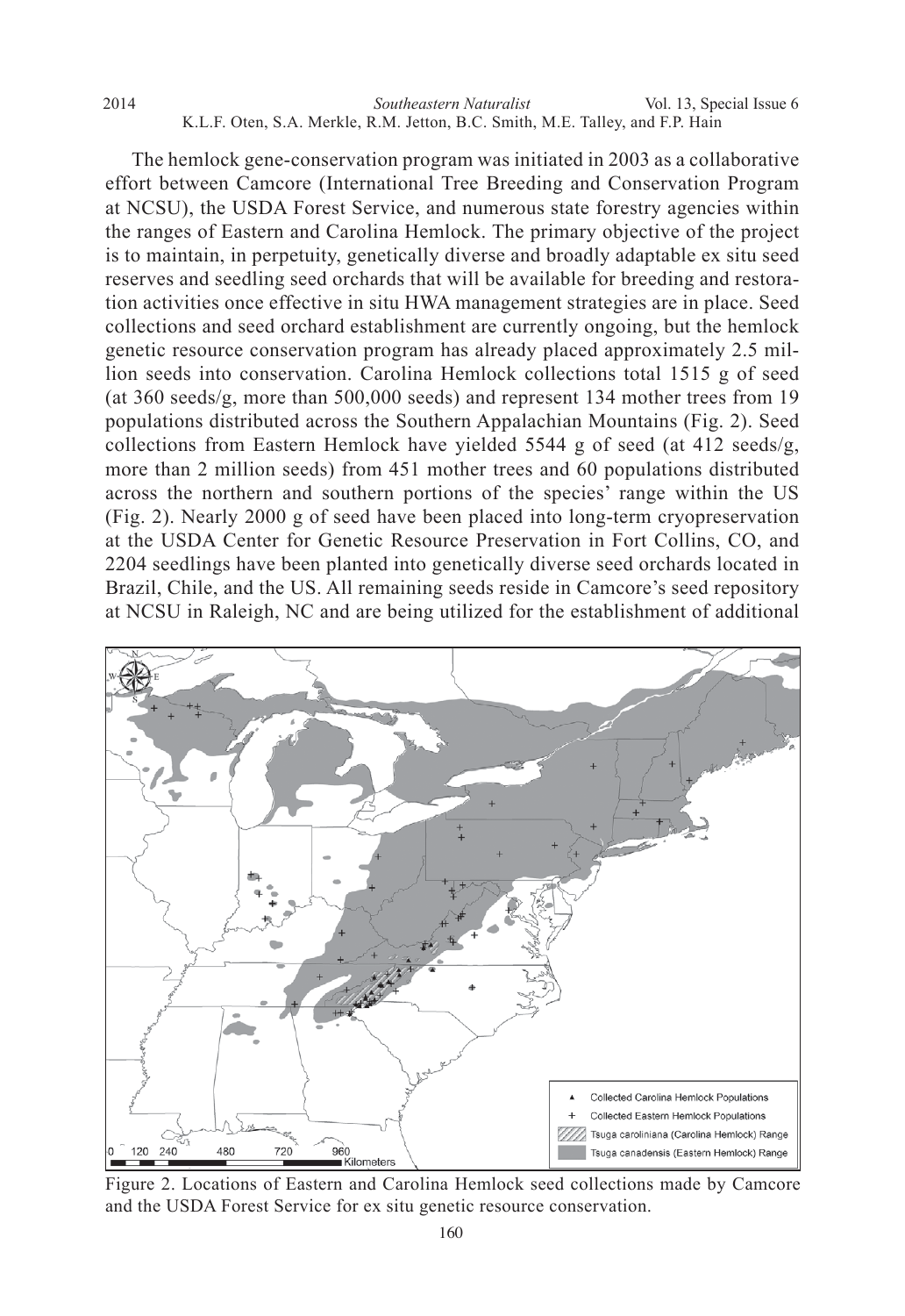seed orchards and to supply research projects on hemlock genetic diversity and breeding. A portion of this seed has also been set aside as a strategic seed reserve for long-term preservation. These numbers represent mature seed collections, and do not include collections of immature seeds used for gene conservation through somatic embryogenesis and cryostorage. For additional details on the strategies and protocols being utilized for hemlock gene conservation, readers are referred to Jetton et al. (2013).

Ex situ gene-conservation programs such as the one described above play a critical role in the development and implementation of resistance-breeding and restoration programs. At its most fundamental level, genetic resource conservation protects against the worst-case scenarios of local and range-wide extinctions and the functional elimination of Eastern and Carolina Hemlocks from forest ecosystems. Furthermore, the genotypes conserved through seed collections and seed-orchard establishment can be utilized to address a variety of resistance-breeding and restoration objectives. In the event that biological and chemical controls are effective in maintaining HWA populations below damaging levels and resistant genotypes are not an absolute necessity, the seeds and seed orchards will provide a ready source of locally adapted material for restoration planting. In this situation, for example, restoration plantings of Eastern Hemlock in Great Smoky Mountains National Park can be accomplished with the 24 seed sources that were collected within the park boundaries in 2008 (Jetton et al. 2013). If inter-specific hybrids between native hemlocks and HWA-resistant species from western North America and Asia are the objective, the genetically diverse and broadly adaptable base population made available through gene conservation will increase the probability and number of successful hybrid crosses. Moreover, gene conservation may be the foundation that allows for the establishment of regionally adapted breeding populations as has been accomplished by The American Chestnut Foundation's program (Hebard 2006). Finally, if the amount of hemlock genetic material available for resistance screening is maximized, the possibility for identifying naturally occurring HWA resistance in Eastern and Carolina Hemlocks will increase. If resistance is found and the level of genetic variation for resistance traits is adequate, opportunities might exist for breeding and restoration programs based on the pure species rather than genotypes with some proportion of genes from non-native hemlocks.

#### **Conclusion**

 When breeding agricultural crops resistant to an insect pest, host-plant resistance is a powerful tool. It is widely accepted as a major component of countless IPM programs, and should also be used and implemented when managing forest pests. Developing an HWA-resistant hemlock suitable for restoration plantings and continued HWA management in the eastern US will undoubtedly be a long process, but the foundation is already established. Continuing the search for resistance mechanisms through continued host–pest interaction studies will improve our ability to search for and screen for resistant individuals. As discussed here, there are several techniques that are already showing promise to find and amplify resistance.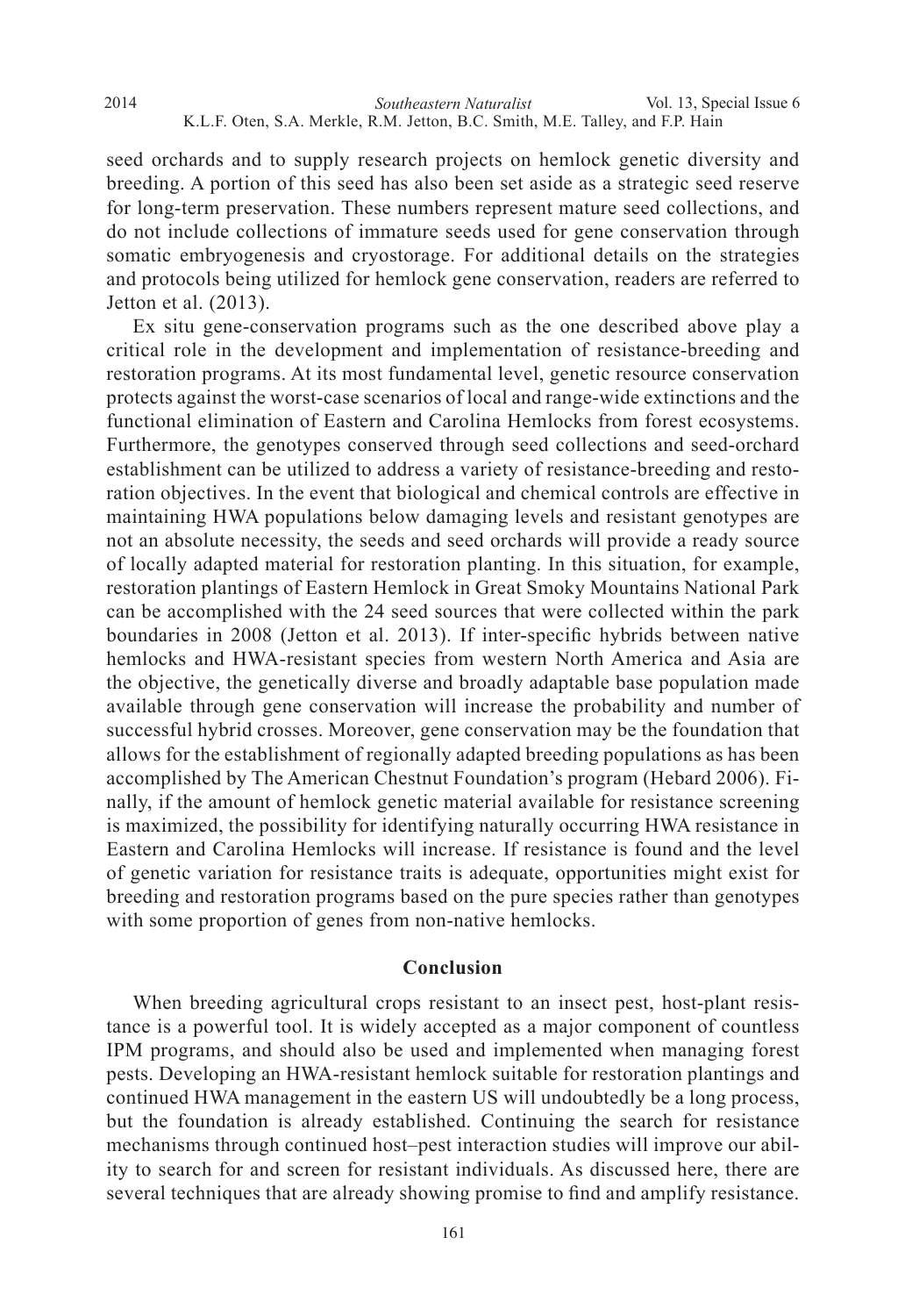Continued research deserves further investment to continue this pursuit and increase the chances for successful long-term HWA management in the eastern US.

#### **Acknowledgments**

 The authors are very grateful for the many sources of funding that supported this work, including USDA Forest Service Northern Research Station and Forest Health Protection Region 8, the Golden Leaf Foundation, and James "Rusty" Rhea of the USDA Forest Service Forest Health Protection for funding for hemlock gene-conservation efforts. In addition, we thank the many people who assisted in conducting this research, especially Allen Cohen for his expertise, help, and advice in the development and completion of the enzyme assays, Gary Bauchan, John Frampton, John Strider, John Monahan, John King, Paul Montello, Hannah Smith, and Lisheng Kong. We appreciate the numerous local, state, and federal resource managers who have assisted in the seed-collection process. Additionally, we are grateful to the Veterinary and Medical Entomology Lab at NCSU for the use of equipment for the enzyme assays.

#### **Literature Cited**

- Annand, P.N. 1924. A new species of *Adelges* (Hemiptera: Phylloxeridae). Pan-Pacific Entomologist 1:79–82.
- Bentz, S.E., L.G.H. Riedel, M.R. Pooler, and A.M. Townsend. 2002. Hybridization and selfcompatibility in controlled pollinations of eastern North American and Asian hemlock (*Tsuga*) species. Journal of Arboriculture 28:200–205.
- Bentz, S.E., R.J. Griesbach, M.R. Pooler, and A.M. Townsend. 2007. *Tsuga chinensis* as a source of host resistance to the Hemlock Woolly Adelgid. Pp. 24–25, *In* K.W. Gottschalk (Ed.). Proceedings: 17<sup>th</sup> US Department of Agriculture Interagency Research Forum on Gypsy Moth and other Invasive Species, General Technical Report NRS-P-10. US Department of Agriculture, Forest Service, Northern Research Station, Newtown Square, PA.
- Bernays, E.A., and Chapman, R.F. 1994. Host-plant Selection by Phytophagous Insects. Chapman and Hall, New York, NY. 312 pp.
- Bingham, R.T., A.E. Squillace, and J.W. Duffield. 1953. Breeding blister-rust-resistant Western White Pine. Journal of Forestry 51:163–168.
- Broeckling, C.D., and S.M. Salom. 2003. Volatile emission of Eastern Hemlock, *Tsuga canadensis*, and the influence of Hemlock Woolly Adelgid. Phytochemistry 62:175–180.
- Caswell, T., R. Casagrande, B. Maynard, and E. Preisser. 2008. Production and evaluation of Eastern Hemlocks potentially resistant to the Hemlock Woolly Adelgid. Pp. 124– 134, *In* B. Onken and R. Reardon (Eds.). Fourth Symposium on the Hemlock Woolly Adelgid in the Eastern United States, 12–14 February 2008. USDA Forest Service, FHTET-2008-01, Morgantown, WV.
- Cheah, C.A.S.-J., M.E. Montgomery, S. Salom, B.L. Parker, S. Costa, and M. Skinner. 2004. Biological control of Hemlock Woolly Adelgid. USDA Forest Service, FHTET-2004-04. Morgantown, WV. 22 pp.
- Cohen, A.C. 1990. Feeding adaptations of some predaceous Hemiptera. Annals of the Entomological Society of America 83:1215–1223.
- Cohen, A.C., C. Chu, T.J. Henneberry, T. Freeman, D. Nelson, J. Buckner, D. Margosan, P. Vail, and L.H. Aung. 1998. Feeding biology of the Silverleaf Whitefly. Chinese Journal of Entomology 18(2):64–82.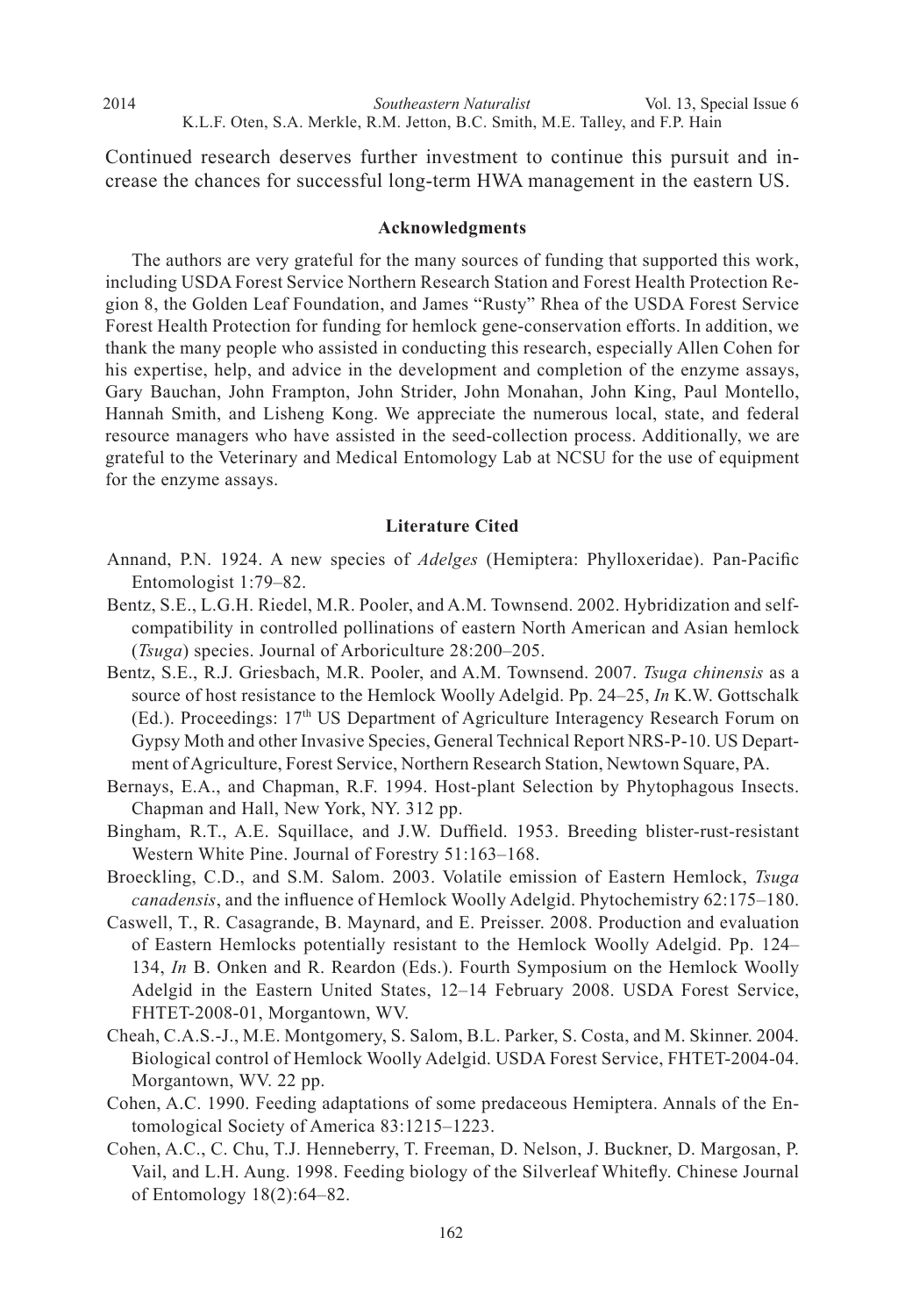- Del Tredici, P., and A. Kitajima. 2004. Introduction and cultivation of Chinese Hemlock (*Tsuga chinensis*) and its resistance to Hemlock Woolly Adelgid (*Adelges tsugae*). Journal of Arboriculture 30:282–287.
- Dietrich, R.A., K. Lawton, L. Friedrich, R. Cade, M. Willits, and K. Maleck. 1999. Induced plant defense responses: Scientific and commercial development possibilities. Pp. 205–222, *In* D.J. Chadwick and J.A. Goode (Eds.). Insect-Plant Interactions and Induced Plant Defence. Wiley, Chichester, UK. 290 pp.
- Diskin, M., K.C. Steiner, and F.V. Hebard. 2006. Recovery of American Chestnut characteristics following hybridization and backcross breeding to restore blight-ravaged *Castanea dentata*. Forest Ecology and Management 223:439–447.
- Domec, J.C., L.N. Rivera, J.S. King, I. Peszlen, F. Hain, B. Smith, and J. Frampton. 2013. Hemlock Woolly Adelgid (*Adelges tsugae*) infestation affects water and carbon relations of Eastern Hemlock (*Tsuga canadensis*) and Carolina Hemlock (*Tsuga caroliniana*). New Phytologist 199(2):452–463.
- Dvorak, W.S., E.A. Gutierrez, G.R. Hodge, J.L. Romero, J. Stock, and O. Rivas. 2000. Conservation and testing of tropical and subtropical forest tree species by the Camcore Cooperative. NC State University, Raleigh, NC. 233 pp.
- Eigenbrode, S.D., J.T. Trumble, and R.A. Jones. 1993. Resistance to Beet Armyworm (*Spodoptera exigua* [Hubner]), Hemipterans, and *Liriomyza* spp. in *Lycopersicon*. Journal of the American Society of Horticultural Science 118:525–530.
- Eisenback, B.M., D.E. Mullins, S.M. Salom, and L.T. Kok. 2009. Evaluation of ELISA for imidacloprid detection in Eastern Hemlock (*Tsuga canadensis)* wood and needle tissues. Pest Management Science 65(2):122–128.
- Evans, T.D. 2014. GRSM all hemlock forest types. Geospatial Dataset-2203162. Available online at https://irma.nps.gov/App/Reference/Profile/2203162. Accessed 11 March 2014.
- Farjon, A. 1990. Pinaceae. Drawings and descriptions of the genera *Abies*, *Cedrus*, *Pseudolarix*, *Keteleeria*, *Nothotsuga*, *Tsuga*, *Cathaya*, *Pseudotsuga*, *Larix* and *Picea*. Koeltz Scientific Books, Konigstein, Germany. 330 pp.
- Flanders, K.L., J.G. Hawkes, E.B. Radcliffe, and F.I. Lauer. 1992. Insect resistance in potatoes: Sources, evolutionary relationships, morphological and chemical defenses, and Ecogeographical associations. Euphytica 61:83–111.
- Furniss, R.L., and V.M. Carolin. 1977. Western forest insects. USDA Forest Service Miscellaneous Publication 1339. Washington, DC. 654 pp.
- Garcia-Olmedo, F., G. Salcedo, R. Sanchez-Monge, L. Gomez, J. Royo, and P. Carbonero. 1987. Plant proteinaceous inhibitors of proteinases and  $\alpha$ -amylases. Oxford Surveys of Plant and Molecular and Cell Biology 4:275–334.
- Gonda-King, L., L. Radville, and E.L. Preisser. 2012. False-ring formation in Eastern Hemlock branches: Impacts of Hemlock Woolly Adelgid and Elongate Hemlock Scale. Environmental Entomolog*y* 41(3):523–531.
- Hakman, I., L.C. Fowke, S. Von Arnold, and T. Eriksson. 1985. The development of somatic embryos in tissue cultures initiated from immature embryos of *Picea abies* (Norway spruce). Plant Science 38:53–59.
- Hargreaves, C., and D.R. Smith. 1992. Cryopreservation of *Pinus radiata* embryogenic tissue. Combined Proceedings International Plant Propagators' Society 42:327–333.
- Havill, N.P., M.E. Montgomery, G. Yu, S. Shiyake, and A. Caccone. 2006. Mitochondrial DNA from Hemlock Woolly Adelgid (Hemiptera: Adelgidae) suggests cryptic speciation and pinpoints the source of the introduction to eastern North America. Annals of the Entomological Society of America 99:195–203.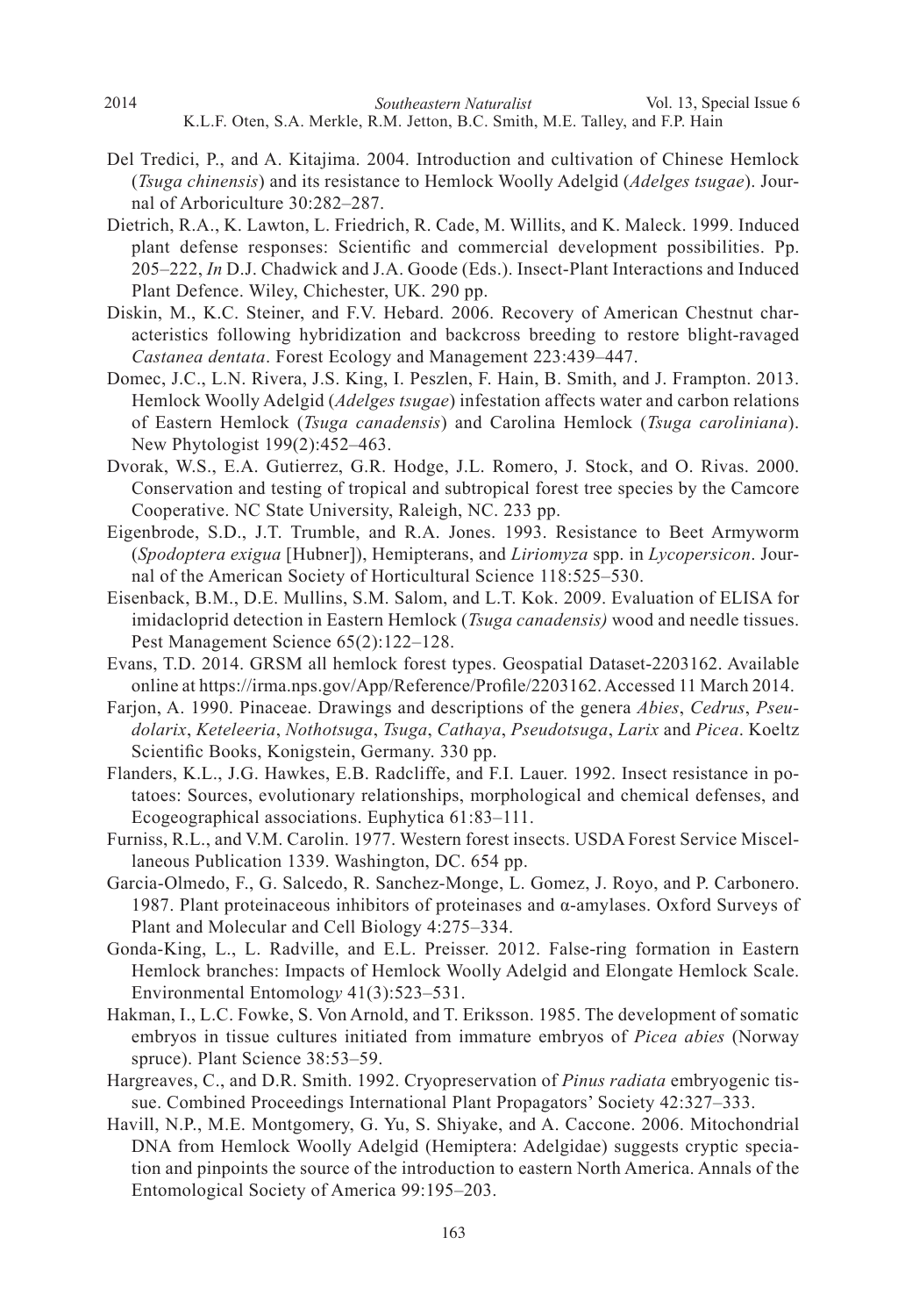- Havill, N.P., C.S. Campbell, T.F. Vining, B. LePage, R.J. Bayer, and M.J. Donoghue. 2008. Phylogeny and biogeography of *Tsuga* (Pinaceae) inferred from nuclear ribosomal ITS and chloroplast DNA sequence data. Systematic Botany 33:478–489.
- Hayes, H.K., F.R. Immer, and D.C. Smith. 1955. Methods of Plant Breeding. McGraw-Hill, New York, NY. 432 pp.
- Hebard, F.V. 2006. The backcross breeding program of the American Chestnut Foundation. Journal of the American Chestnut Foundation19:55–77.
- Heinrichs, E.A. 1986. Perspectives and directions for the continued development of insectresistant rice varieties. Agriculture, Ecosystems, and Environment 18:9–36.
- Holliday, C.P., and S.A. Merkle. 2000. Preservation of American Chestnut germplasm by cryostorage of embryogenic cultures. Journal of the American Chestnut Foundation 14(1):46–52.
- Hoover, B., R. Bates, J. Sellmer, and G. Hoover. 2009. Challenging Chinese Hemlock (*Tsuga chinensis*) with Hemlock Woolly Adelgid (*Adelges tsugae*) ovisacs. Arboriculture and Urban Forestry 35:1–4.
- Hori, K. 1970. Some properties of amylase in the salivary gland of *Lygus disponsi* (Hemiptera). Journal of Insect Physiology 16:373–386.
- Hori, K. 1971. Studies on the feeding habits of *Lygus disponsi* Linnavuori (Hemiptera: Miridae) and the injury to its host plants. I. Histological observations of the injury. Applied Entomology and Zoology 6:84–90.
- Ingwell, L.L., and E.L. Preisser. 2011. Using citizen-science programs to identify host resistance in pest-invaded forests. Conservation Biology 25(1):182–188.
- Jetton, R.M., F.P. Hain, W.S. Dvorak, and J. Frampton. 2008. Infestation rate of Hemlock Woolly Adelgid (Hemiptera: Adelgidae) among three North American hemlock (*Tsuga*) species following artificial inoculation. Journal of Entomological Science 43:438–442.
- Jetton, R.M., W.A. Whittier, W.S. Dvorak, and J.R. Rhea. 2013. Conserved ex situ genetic resources of Eastern and Carolina Hemlock: Eastern North American conifers threatened by the Hemlock Woolly Adelgid. Tree Planters' Notes 56(2):59–71.
- Jetton, R.M., A.E. Mayfield, and Z.L. Powers. In press. Development of a rain-down technique to artificially infest hemlocks with the Hemlock Woolly Adelgid (Hemiptera: Adelgidae). Journal of Insect Science.
- Kartha, K.K., L.C. Fowke, N.L. Leung, K.L. Caswell, and I. Hakman. 1988. Induction of somatic embryos and plantlets from cryopreserved cell cultures of White Spruce (*Picea glauca*). Plant Physiology 132:529–539.
- Kaur, N. 2009. Developing artificial rearing techniques for Hemlock Woolly Adelgid, *Adelges tsugae* and Balsam Woolly Adelgid, *Adelges piceae*: Artificial infestation and epicuticular wax study of Carolina Hemlock, *Tsuga caroliniana*, provenances. M.Sc. Thesis. North Carolina State University, Raleigh, NC. 129 pp.
- Keen, F.P. 1938. Insect enemies of western forests. USDA Miscellaneous Publication 273. Washington, DC. 280 pp.
- Klingauf, F.A. 1987. Feeding, adaptation and excretion. Pp. 225–253, *In* A.K. Minks and P. Harrewijn (Eds.). Aphids: Their Biology, Natural Enemies and Control. Vol. 2A. Elsevier, Amsterdam, The Netherlands. 364 pp.
- Kogan, M. 1994. Plant resistance in pest management. Pp. 73–128, *In* R.L. Metcalf and W.H. Luckmann (Eds.). Introduction to Insect Pest Management. Third Edition. John Wiley and Sons, Inc., New York, NY. 650 pp.
- Lagalante, A.F., N. Lewis, M.E. Montgomery, and K.S. Shields. 2006. Temporal and spatial variation of terpenoids in Eastern Hemlock (*Tsuga canadensis*) in relation to feeding by *Adelges tsugae*. Journal of Chemical Ecology 32:2389–2403.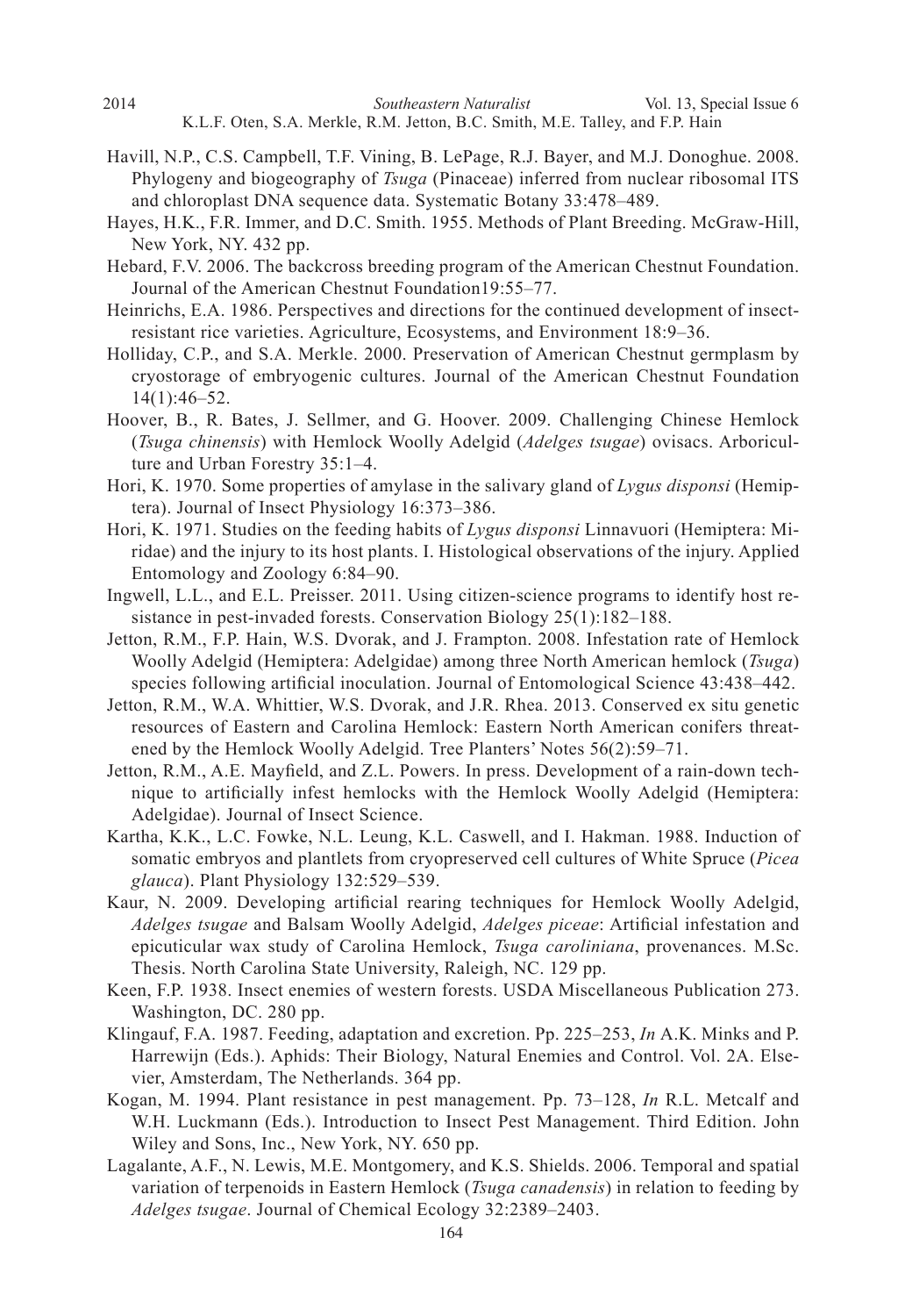- Litvay, J.D., D.C. Verma, and M.A. Johnson. 1985. Influence of a Loblolly Pine (Pinus *taeda* L.) culture medium and its components on growth and somatic embryogenesis of the Wild Carrot (*Daucus carota* L.). Plant Cell Reports 4:325–328.
- Madhusudhan, V.V., and P.W. Miles. 1998. Mobility of salivary components as a possible reason for differences in the responses of Alfalfa to the Spotted Alfalfa Aphid and Pea Aphid. Entomologia Experimentalis et Applicata 86:25–39.
- Marshall, J.J. 1975.  $\alpha$ -Amylase inhibitors from plants. Pp. 244–266, *In* A. Jeanes and J. Hodge (Eds.). Physiological Effects of Food Carbohydrates. CS Symposium Series, American Chemical Society, Washington, DC. 355 pp.
- McClure, M.S. 1987. Biology and control of Hemlock Woolly Adelgid. Bulletin of the Connecticut Agricultural Experiment Station 851. New Haven, CT. 9 pp.
- McClure, M.S. 1989. Evidence of a polymorphic life cycle in the Hemlock Woolly Adelgid, *Adelges tsugae* (Homoptera: Adelgidae). Annals of the Entomological Society of America 82:50–54.
- McClure, M.S. 1991. Density-dependent feedback and population cycles in *Adelges tsugae* (Homoptera: Adelgidae) on *Tsuga canadensis*. Environmental Entomology 20: 258–264.
- McClure, M.S. 1992. Hemlock Woolly Adelgid. American Nurseryman 175: 82–89.
- McClure, M.S. 1995a. *Diapterobates humeralis* (Oribatida: Ceratozetidae): An effective control agent of Hemlock Woolly Adelgid (Homoptera: Adelgidae) in Japan. Environmental Entomology 24:1207–1215.
- McClure, M.S. 1995b. Managing Hemlock Woolly Adelgid in ornamental landscapes. Bulletin of the Connecticut Agricultural Experiment Station 925. New Haven, CT. 7 pp.
- McClure, M.S., Cheah, C.A., and Tigner, T.C. 2000. Is *Pseudoscymnus tsugae* the solution to the Hemlock Woolly Adelgid problem? An early perspective. Pp. 89–96, *In* K.A. Mc-Manus, K.S. Shields, and D.R. Souto (Eds.). Proceedings: Symposium on Sustainable Management of Hemlock Ecosystems in Eastern North America, 22–24 June 1999, Durham, NH. GTR-NE-267, USDA Forest Service, Northeastern Research Station, Newtown Square, PA.
- Merkle, S.A., P.M. Montello, X. Xia, B.L. Upchurch and D.R. Smith. 2005. Light-quality treatments enhance somatic seedling production in three southern pine species. Tree Physiology 26:187–194.
- Merkle, S.A., P.M. Montello, H.M. Reece, and L. Kong. In press. Somatic embryogenesis and cryostorage of Eastern Hemlock and Carolina Hemlock for conservation and restoration. Trees: Structure and Function.
- Miles, P.W. 1990. Aphid salivary secretions and their involvement in plant toxicoses, Pp. 131–147. *In* R.K. Campbell and R.D. Eikenbary (Eds.). Aphid-plant Genotype Interactions. Elsevier, Amsterdam, The Netherlands. 386 pp.
- Miles, P.W. 1999. Aphid saliva. Biological Reviews of the Cambridge Philosophical Society Cambridge Philosophical Society 74:41–85.
- Montello, P.M., H.M. Smith, and S.A. Merkle. 2008. Using biotechnology to conserve Eastern and Carolina Hemlock germplasm. Pp. 130, *In* T.D. Byram and M.L. Rust (Eds.). Proceedings of the 2007 Joint Meeting of the Southern Forest Tree Improvement Conference and the Western Forest Genetics Association, 19–22 June 2007, Galveston, TX.
- Montello, P.M., D.G. Beleski, H.M. Smith, and S.A. Merkle. 2010. Somatic embryogenesis in Eastern and Carolina Hemlocks. P. 114, *In* A. Brunner (Ed.) Proceedings of the 30th Southern Forest Tree Improvement Conference, 30 May–3 June 2009, Blacksburg, VA.
- Montgomery, M.E., and S.M. Lyon. 1996. Natural enemies of adelgids in North America: Their prospect for biological control of *Adelges tsugae* (Homoptera: Adelgidae). Pp. 89–102, *In* S.M. Salom, T.C. Tigner, and R.C. Reardon (Eds.). Proceedings of the first Hemlock Woolly Adelgid review: 12 October 1995, Charlottesville, VA. FHTET 96-10. US Department of Agriculture, Forest Service, Forest Health Technology Enterprise Team, Morgantown, WV.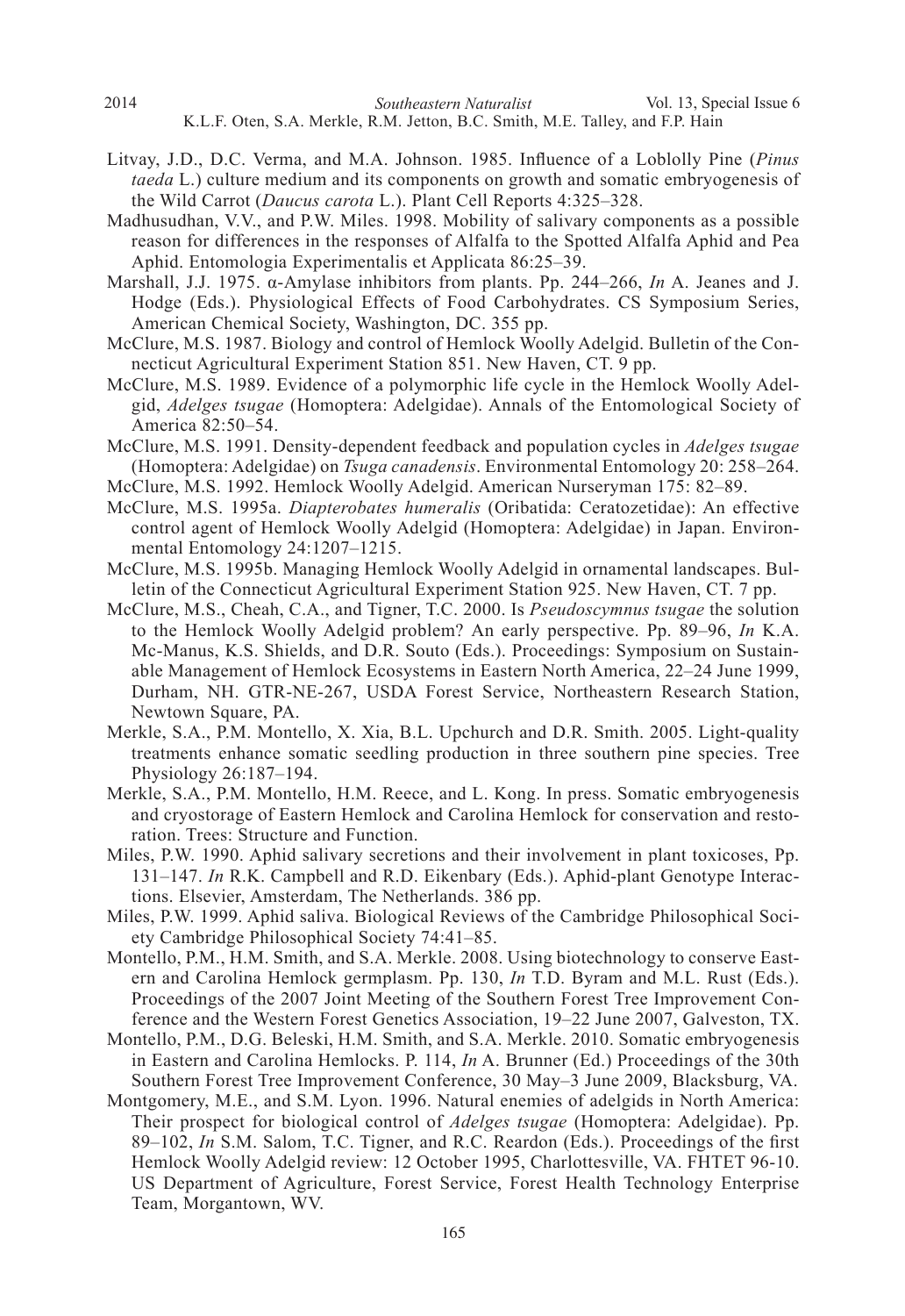- Montgomery, M.E., D. Yao, and H. Wang. 2000. Chinese Coccinelidae for biological control of the Hemlock Woolly Adelgid: Description of native habitat. Pp. 97–102, *In* K.A. McManus, K.S. Shields, and D.R. Souto (Eds.). Proceedings: Symposium on Sustainable Management of Hemlock Ecosystems in Eastern North America 22–24 June 1999, Durham, NH. GTR-NE–267. USDA Forest Service, Northeastern Research Station, Newtown Square, PA.
- Montgomery, M.E., S.E. Bentz, and R.T. Olsen. 2009. Evaluation of hemlock (*Tsuga*) species and hybrids for resistance to *Adelges tsugae* (Hemiptera: Adelgidae) using artificial infestation. Journal of Economic Entomology 102(3):1247–1254.
- Mutti, N.S., J. Louis, L.K. Pappan, K. Pappan, K. Begum, M.S.C. Ming-Shun, Y. Park, N. Dittmer, J. Marshall, J.C. Reese, and G.R. Reeck. 2008. A protein from the salivary glands of the Pea Aphid, *Acyrthosiphon pisum*, is essential in feeding on a host plant. Proceedings of the National Academy of Sciences 105:9965–9969.
- Nagmani, R., and J.M. Bonga. 1985. Embryogenesis in subcultured callus of *Larix decidua*. Canadian Journal of Forest Research 15:1088–1091.
- Onken, B., and M. Keena. 2008. Hemlock Woolly Adelgid initiative: Progress and future direction. Pp. 214–220, *In* B. Onken, and R. Reardon (Eds.). Proceedings of the Fourth Hemlock Woolly Adelgid Symposium. USDA Forest Service. FHTET-2008-01. Morgantown, WV.
- Onken, B., and R. Reardon (Eds.). 2011. Implementation and Status of Biological Control of the Hemlock Woolly Adelgid. USDA FHTET-2011-04. Morgantown, WV. 230 pp.
- Oten, K.L.F. 2011. Host-plant selection by the Hemlock Woolly Adelgid, *Adelges tsugae*  Annand: Sensory systems and feeding behavior in relation to physical and chemical host-plant characteristics. Ph.D. Dissertation. North Carolina State University, Raleigh, NC. 284 pp.
- Oten, K.L.F., G.R. Bauchan, J. Frampton, and F.P. Hain. 2012. Biophysical characteristics of the stem and petiole surface of six hemlock (*Tsuga*) species and a hybrid: Implications for resistance to *Adelges tsugae.* Botany 90:1170–1178.
- Oten, K.L.F., A.C. Cohen, and F.P. Hain. 2014. Stylet bundle morphology and trophically related enzymes of the Hemlock Woolly Adelgid (Hemiptera: Adelgidae). Annals of the Entomological Society of America 107(3):680–690.
- Painter, R.H. 1951. Insect Resistance in Crop Plants. Macmillan, New York, NY. 520 pp.
- Park, Y.-S. 2002. Implementation of somatic embryogenesis in clonal forestry: Technical requirements and deployment considerations. Annals of Forest Science 59:663–668.
- Pelletier, Y. 1990. The role of the color of the substratum on the initiation of the probing behavior in *Myzus persicae* (Sulzer) and *Macrosiphum euphorbiae* (Thomas) (Homoptera: Aphididae). Canadian Journal of Zoology 68(4):694–698.
- Pontius, J.A., R.A. Hallett, and J.C. Jenkins. 2006. Foliar chemistry linked to infestation and susceptibility to Hemlock Woolly Adelgid (Homoptera: Adelgidae). Environmental Entomology 35:112–120.
- Pooler, M.R., L.G.H. Riedel, S.E. Bentz, and A.M. Townsend. 2002. Molecular markers used to verify interspecific hybridizations between hemlock (*Tsuga*) species. Journal of the American Society for Horticultural Science 127(4):623–627.
- Potter, K.M., R.M. Jetton, W.S. Dvorak, V.D. Hipkins, R. Rhea, and W.A. Whittier. 2012. Widespread inbreeding and unexpected geographic patterns of genetic variation in Eastern Hemlock (*Tsuga canadensis*), an imperiled North American conifer. Conservation Genetics 13(2):475–498.